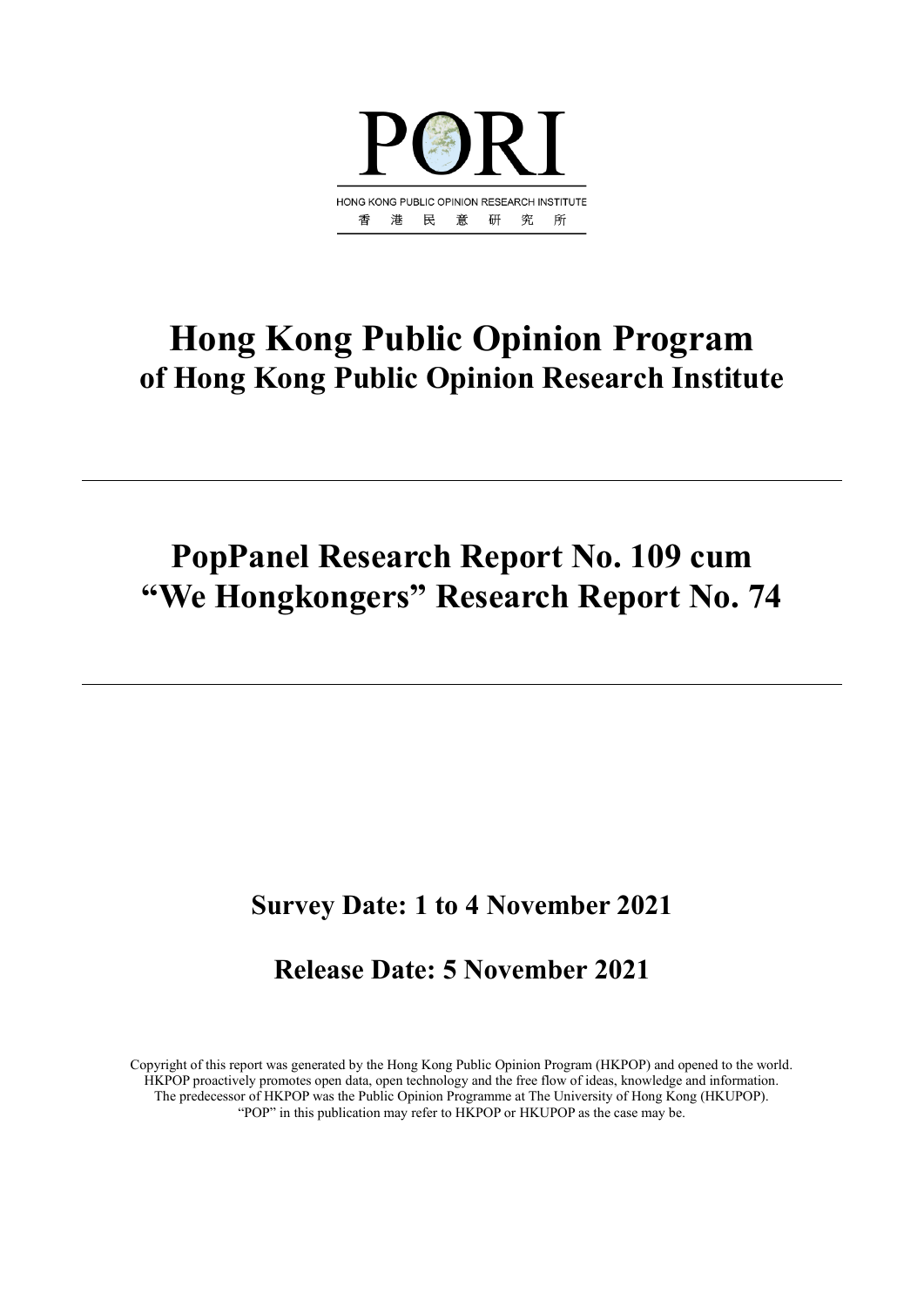# **Research Background**

"We Hongkongers" is an initiative advocated by Hong Kong Public Opinion Program (HKPOP) of Hong Kong Public Opinion Research Institute (HKPORI), with the support of many members of the civic society. With reference to the petition website "We the People" hosted by the White House of the United States, "We Hongkongers" aims to reflect public sentiment by conducting scientific research on any issues raised by Hong Kong citizens: https://www.pori.hk/wehongkongers\_factsheet\_20191017\_chi.

"We Hongkongers" Project officially started on 17 October 2019, in the form of intensive rolling surveys. A total of 12 reports were published as of 23 December 2019. In mid-May 2020, in response to the rapid changes in Hong Kong's political and public sentiment, HKPOP redeveloped the "We Hongkongers" Project. Coupled with the rapid development of the "HKPOP Panel" established by PORI in July 2019, PORI decided to launch the "We Hongkongers Panel Survey" to further strengthen interaction with the public and as well as collect and analyze public opinion and there are 29 reports in total. In January 2021, PORI redeveloped the "We Hongkongers" Project again to strengthen the cooperation with non-governmental organizations, civil society organizations, concern groups and professional organizations, and the results will be released in the form of mini-forums to initiate policy discussions.

This report also represents Report No. 109 under HKPOP Panel survey series, as well as Report No. 74 under the "We Hongkongers" Project Series. The theme of this report is "Academic Freedom". It is the second round of survey after May this year. The results of the first round of survey can be found in the "We Hongkongers" Research Report No. 54.

HKPOP sent out emails to all panel members at the beginning of the survey, inviting them to fill in the questionnaire at the designated online platform. Members were allowed to make repeated submissions, while only the last submission of each individual member would be used for analysis.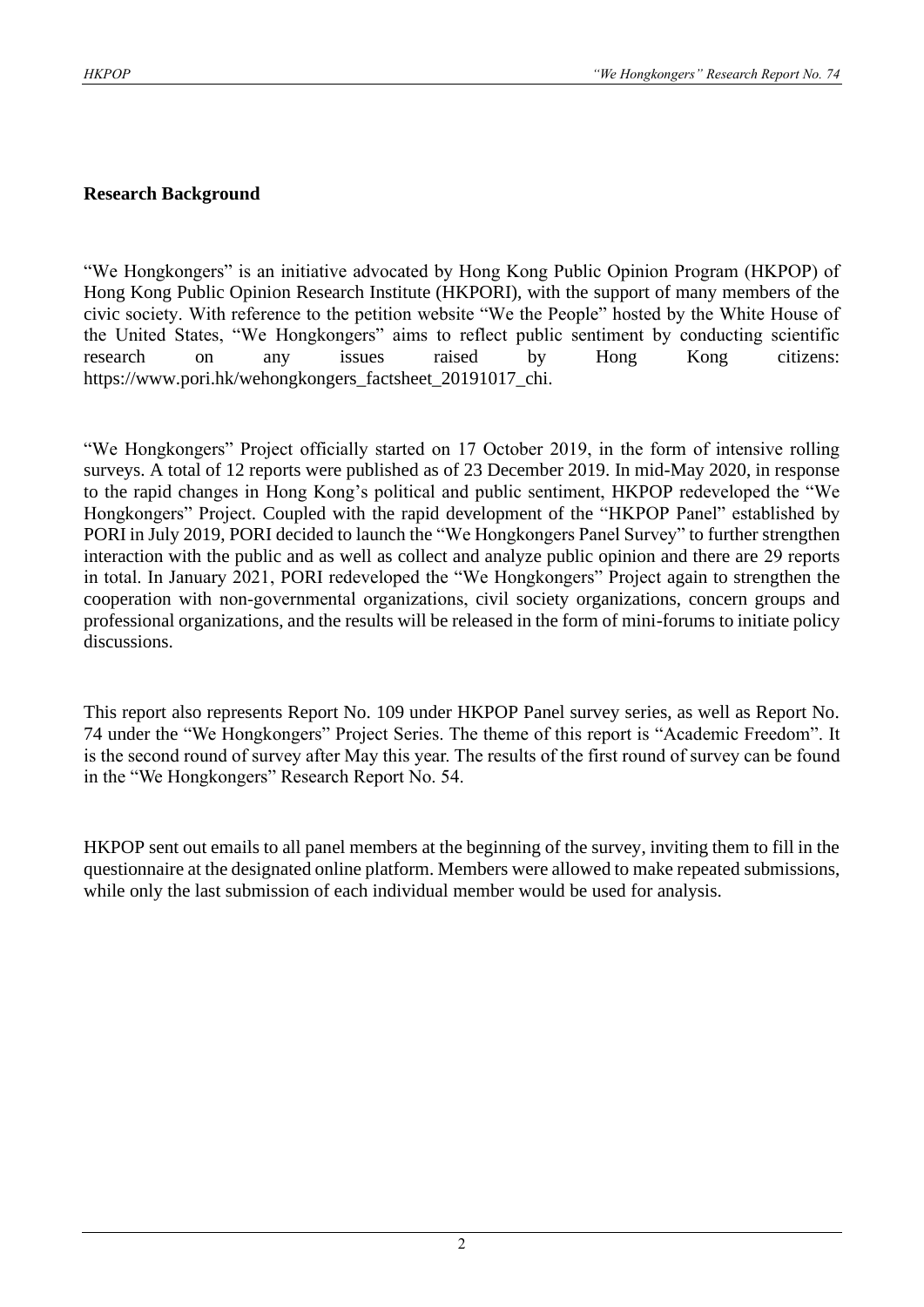# **Contact Information**

Herewith the contact information of the "We Hongkongers" Panel Survey:

| Survey method                 | Online survey                                                                                                                                                                                                                                                                                                                                                                                                                                                           |
|-------------------------------|-------------------------------------------------------------------------------------------------------------------------------------------------------------------------------------------------------------------------------------------------------------------------------------------------------------------------------------------------------------------------------------------------------------------------------------------------------------------------|
| Target population             | HKPOP Panel samples, namely Hong Kong People Representative Panel<br>(Probability-based Panel) and Hong Kong People Volunteer Panel (Non-<br>probability-based Panel)                                                                                                                                                                                                                                                                                                   |
| Weighting method              | The figures are rim-weighted according to 1) gender-age distribution,<br>educational attainment (highest level attended) distribution, economic<br>activity status distribution of Hong Kong population and by District<br>Councils population figures from Census and Statistics Department; 2)<br>Voting results of District Councils Election from Registration and<br>Electoral Office; 3) rating distribution of Chief Executive from regular<br>tracking surveys. |
| Date of survey                | 1 November, 3pm – 4 November, 3pm                                                                                                                                                                                                                                                                                                                                                                                                                                       |
| Total sample size             | 5,620                                                                                                                                                                                                                                                                                                                                                                                                                                                                   |
| Response rate                 | $6.3\%$                                                                                                                                                                                                                                                                                                                                                                                                                                                                 |
| Sampling error <sup>[1]</sup> | Sampling error of percentages at $+/-1\%$ at 95% confidence level                                                                                                                                                                                                                                                                                                                                                                                                       |

**Table 1: Detailed Contact Information**

[1] All error figures in this release are calculated at 95% confidence level. "95% confidence level" means that if we were to repeat a certain survey 100 times with different random samples, we would expect 95 times having the population parameter within the respective error margins calculated. Because of sampling errors, when quoting percentages, journalists should refrain from reporting decimal places, whereas one decimal place can be used when quoting rating figures.

# **PopPanel Composition**

Regarding data collection, survey data from both the Hong Kong People Representative Panel and Hong Kong People Volunteer Panel were collected in the form of online questionnaire.

Among them, the Hong Kong People Representative Panel comes from members of the "HKPOP Panel" recruited in regular random telephone surveys. HKPOP uses "HKPOP Panel" as a framework for conducting surveys for different research projects, any eligible family member in the household may be invited to participate in a specific research.

Meanwhile, members of the Hong Kong People Volunteer Panel are recruited online. Citizens only need to self-register in HKPORI website to participate in online questionnaires.

All panel data collected will be adjusted using rim-weighting, to minimize the effects of self-selection bias or participation bias. Details are documented in the Weighting Procedure section.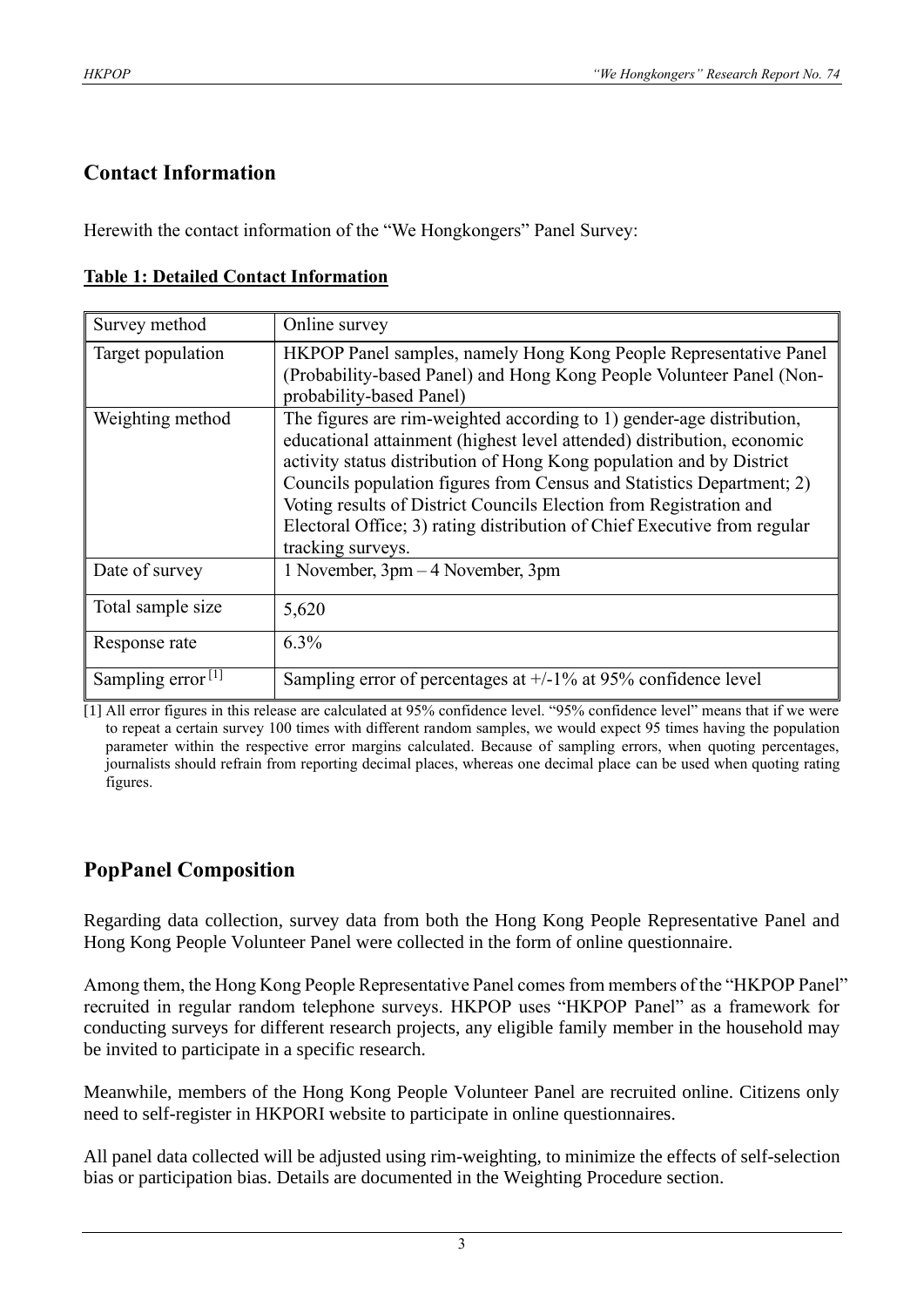.

# **Response Rate**

HKPOP adopts a set of contact definition in compliance with most international standards. Historically, the social research community in Hong Kong has developed its own set of contact rates, cooperation rates, response rates, and so on. HKPOP normally reports the "success rate" for online surveys.

The calculation of the success rates in this study refers to the following tables.

## **Table 2: Calculation of success rate of the HKPOP Panel (by HKPOP definition)**

|   | Success rate |        |                               |          |
|---|--------------|--------|-------------------------------|----------|
|   |              |        | Successful cases              |          |
|   |              |        | Panel size of the HKPOP Panel | x 100.0% |
|   |              | 5,620  | $x 100.0\%$                   |          |
|   |              | 89,569 |                               |          |
| ≕ | $6.3\%$      |        |                               |          |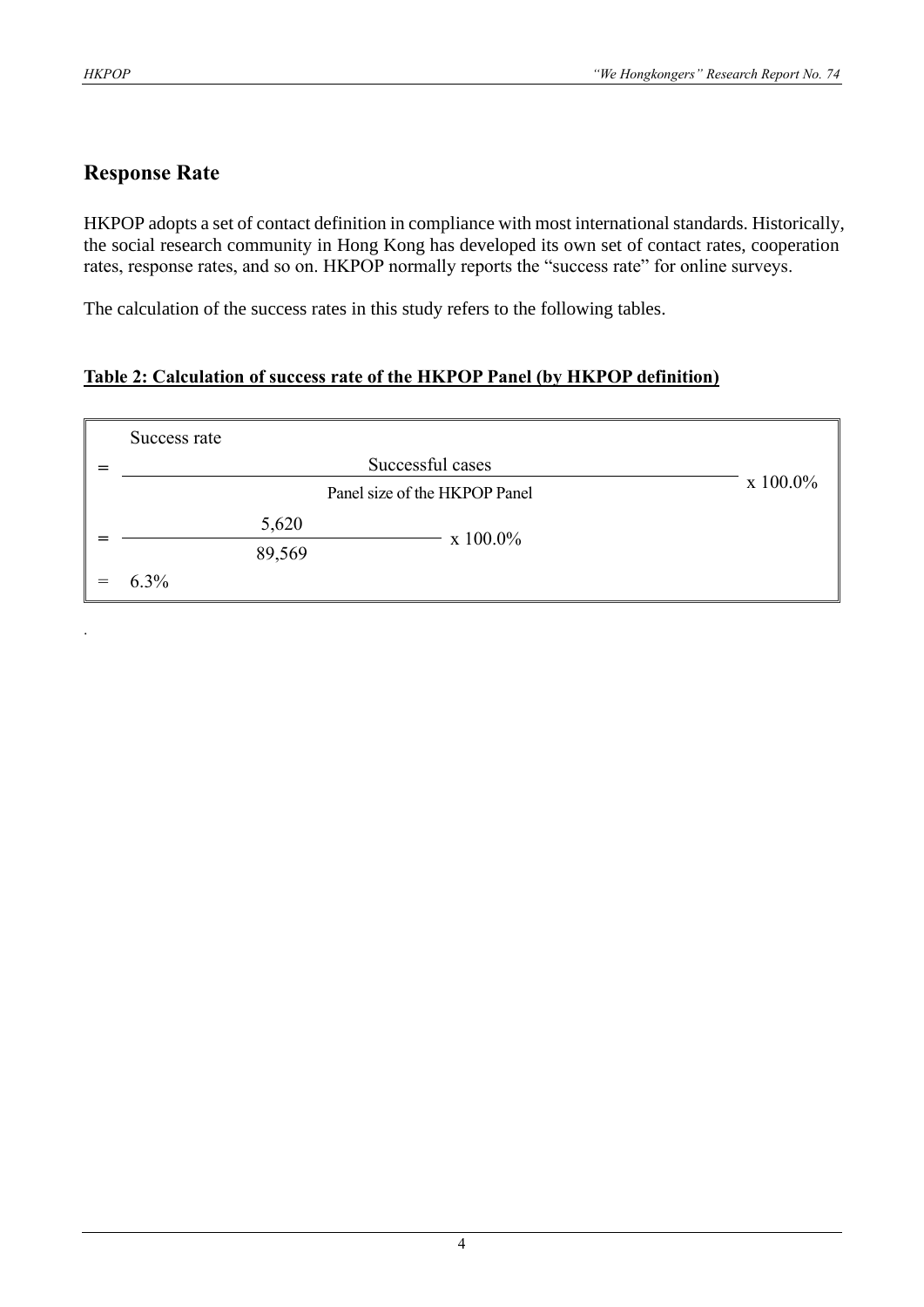# **Weighting Procedure**

HKPOP has continuously adopted and enhanced its weighting method over the past few decades. For this survey, HKPOP adopts a "2 by 5 by 2 by 4 by 18 by 3 by 13" weighting procedure involving seven variables, namely, gender, age, educational attainment, economic activity status, district (18 cells), voting record (3 cells) and rating of Chief Executive (13 cells). Basically, the raw data of practically all random telephone surveys conducted by HKPOP are rim-weighted by the figures obtained from the Hong Kong Census and Statistics Department and/or Registration and Electoral Office so that the marginal distribution of the sample in terms of gender, age, educational attainment and economic activity status would match with that of the general population figures from the Hong Kong Census and Statistics Department. The marginal distribution of the sample in terms of district and voting record would match that of the general population figures from the Hong Kong Census and Statistics Department and/or Registration and Electoral Office. The marginal distribution of the sample in terms of "rating of Chief Executive" would match that of the general population in HKPOP's regular tracking surveys. This rim-weighting method (sometimes called raking) is found to be the most practicable method in processing HKPOP's survey data.

Specifically, the gender and age groupings used for weighting are as follows:

- Male 12-29
- Male 30-39
- Male 40-49
- Male 50-59
- Male 60 or above
- Female 12-29
- Female 30-39
- Female 40-49
- Female 50-59
- Female 60 or above

The educational attainments used for weighting are as follows:

- Secondary or below
- Tertiary or above

The economic activity statuses used for weighting are as follows:

- Working population / Others
- Home-makers / Housewives
- Students
- Retired person

The districts used for weighting are as follows:

- Central and Western
- Wan Chai
- Eastern
- Southern
- Yau Tsim Mong
- Sham Shui Po
- Kowloon City
- Wong Tai Sin
- Kwun Tong
- Tsuen Wan
- Tuen Mun
- Yuen Long
- North
- Tai Po
- Sai Kung
- Sha Tin
- Kwai Tsing
- **Islands**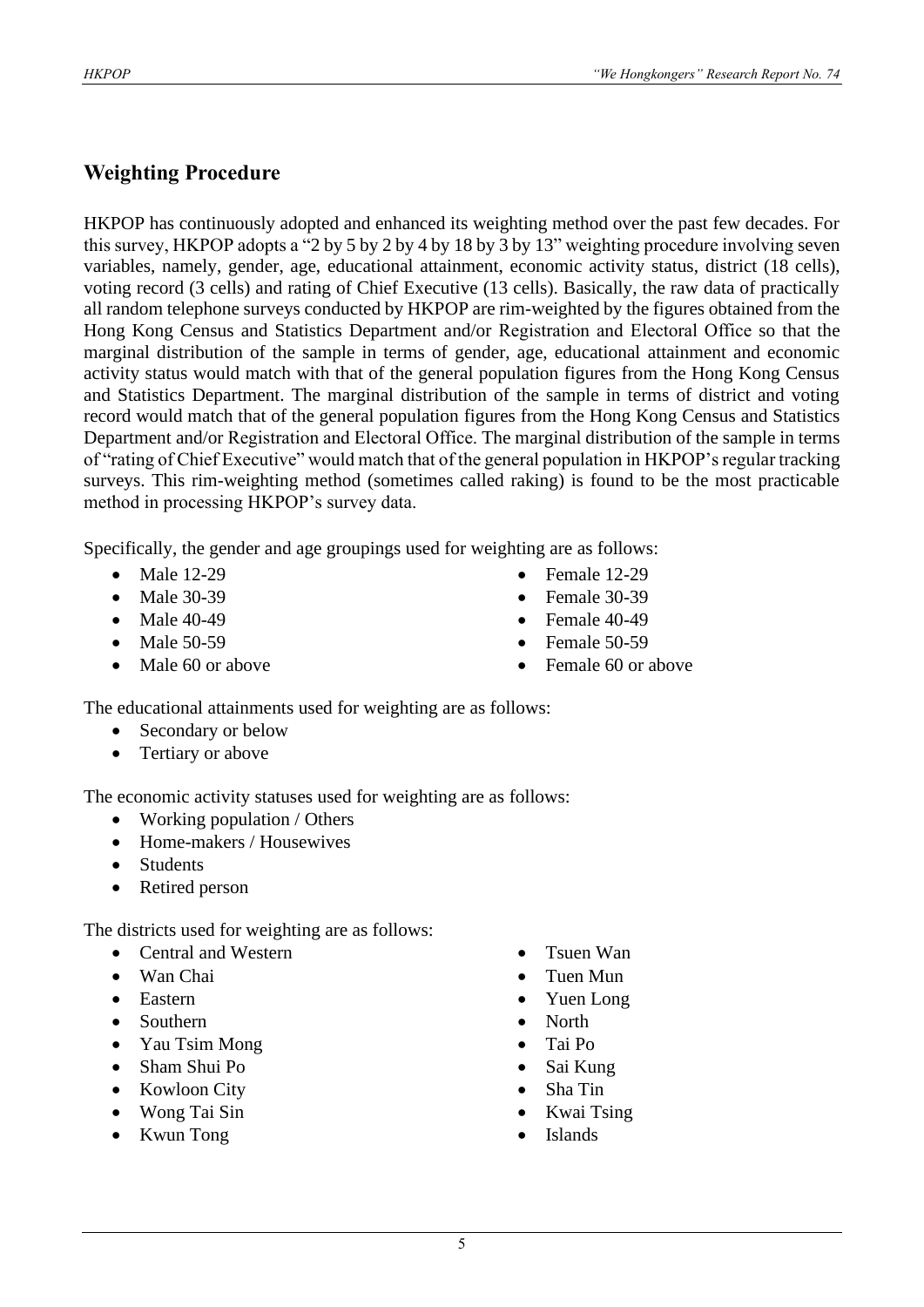The voting records used for weighting are as follows:

- Candidates of pro-democracy camp
- Candidates of non-pro-democracy camp
- Did not vote / blank / void vote

The "rating of Chief Executive" groupings used for weighting are as follows:

- 0 mark
- $\bullet$  1-9 mark(s)
- $\bullet$  10-19 marks
- $\bullet$  20-29 marks
- 30-39 marks
- $\bullet$  40-49 marks
- 50 marks
- $\bullet$  51-60 marks
- $\bullet$  61-70 marks
- $\bullet$  71-80 marks
- 81-90 marks
- 91-99 marks
- $\bullet$  100 marks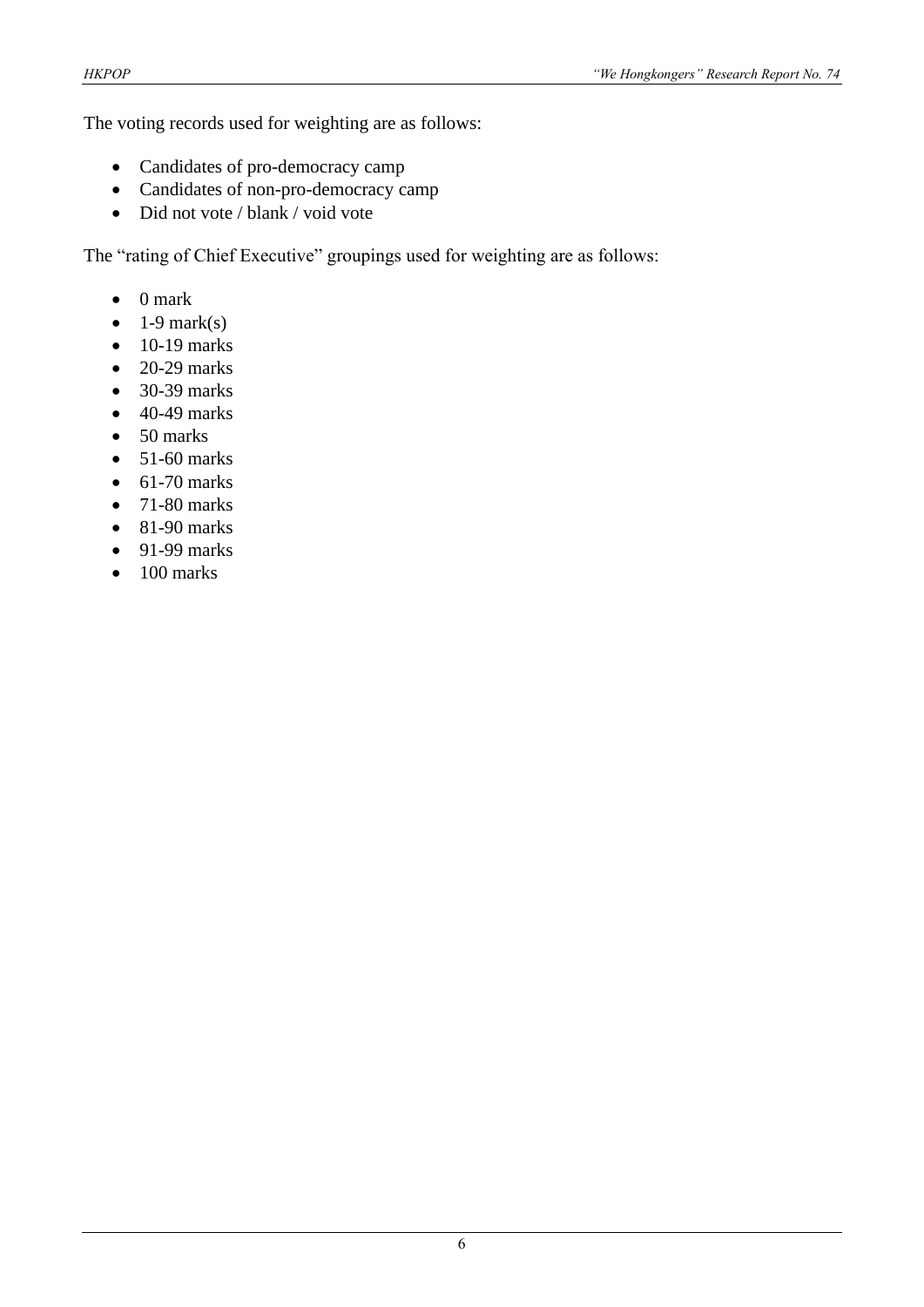# **Quantitative Analysis Results**

Quantitative analysis results of the "We Hongkongers" Panel Survey, after applying the standard weighting procedures, are as follows, all questions listed hereby are opinion questions:

| Q1 In general, how much effort do you think the<br>management of various universities in Hong Kong are<br>paying to protect academic freedom? | <b>Pro-democracy camp</b><br>supporters $(Base=4,767)$ |                |        | Non-pro-democracy camp<br>supporters <sup>[2]</sup> (Base=596) | $Combined^{[3]}$<br>$(Base = 5,363)$ |            |     |
|-----------------------------------------------------------------------------------------------------------------------------------------------|--------------------------------------------------------|----------------|--------|----------------------------------------------------------------|--------------------------------------|------------|-----|
| A lot of effort<br><b>Quite some effort</b>                                                                                                   | <b>Big effort</b>                                      | $1\%$<br>$5\%$ | $6\%$  | 19%<br>29%                                                     | $-48%$                               | 14%<br>22% | 35% |
| <b>Half-half</b>                                                                                                                              |                                                        | 16%            |        |                                                                | 10%                                  | 12%        |     |
| Not much effort                                                                                                                               |                                                        | 30%            |        | 15%                                                            |                                      | 19%        |     |
| Very little effort / No effort at all                                                                                                         | Little effort                                          | 41%            | $21\%$ | 16%                                                            | 31%                                  | 24%        | 43% |
| Don't know / hard to say                                                                                                                      |                                                        | 8%             |        |                                                                | $11\%$                               |            | 10% |
| Mean <sup>[4]</sup>                                                                                                                           |                                                        | 1.9            |        |                                                                | 3.2                                  | 2.8        |     |

#### **Table 3: Q1 Survey results, by camp type; Survey period: 1-4/11/2021**

[2] Include: pro-establishment camp supporters, centrist supporters, no political inclination / politically neutral / do not belong to any camp

[3] The aggregated figures come from adjusting the by-group weighted figures using ratio of "pan-democratic" vs "non-pan-democratic" collected in regular tracking survey.

[4] The mean value is calculated by quantifying all individual responses into 1, 2, 3, 4, 5 marks according to their degree of positive level, where 1 is the lowest and 5 the highest, and then calculate the sample mean.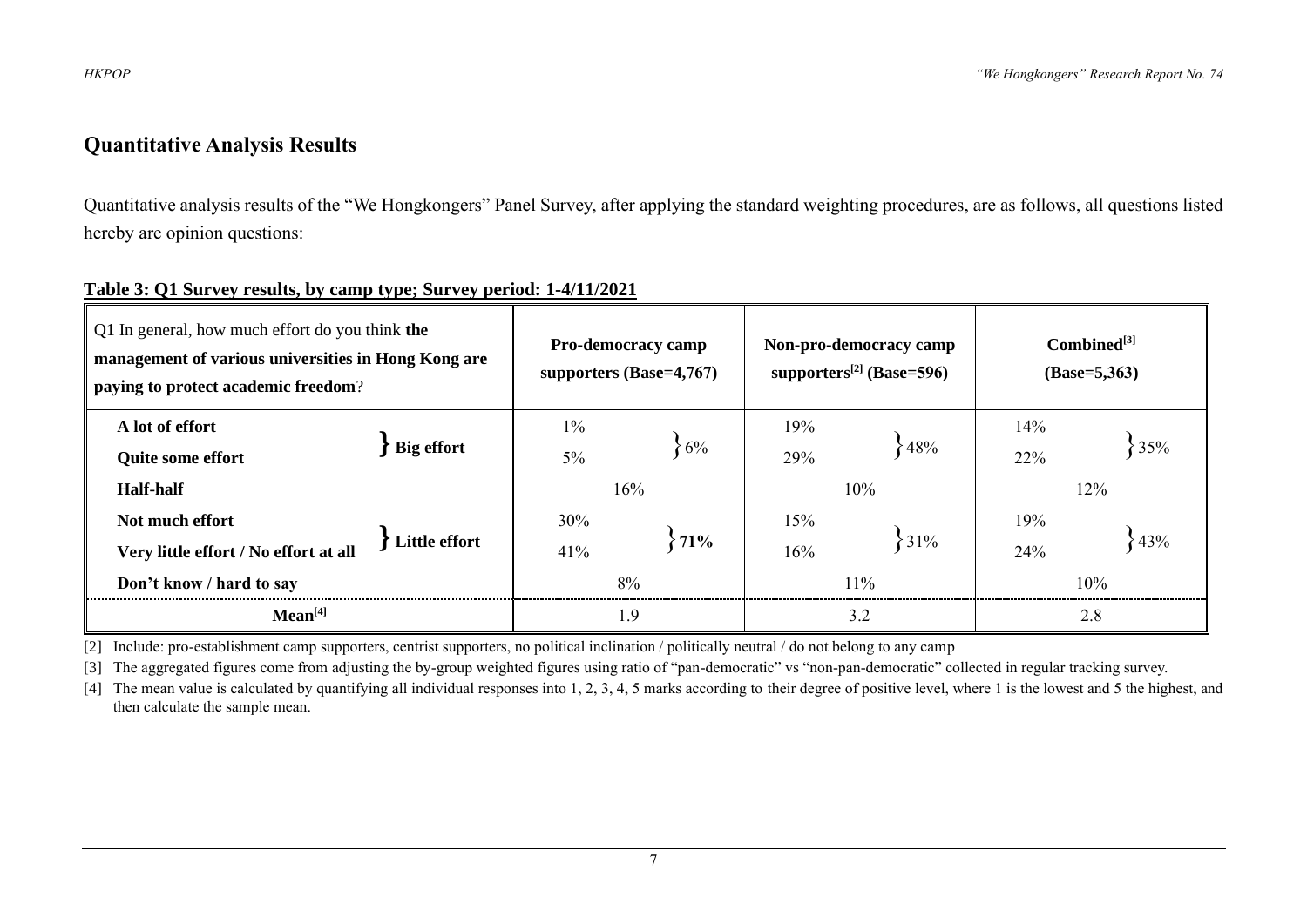#### **Chart 1: Q1 Combined chart, by camp type**



\* Include: pro-establishment camp supporters, centrist supporters, no political inclination / politically neutral / do not belong to any camp

^ The aggregated figures come from adjusting the by-group weighted figures using ratio of "pan-democratic" vs "non-pan-democratic" collected in regular tracking survey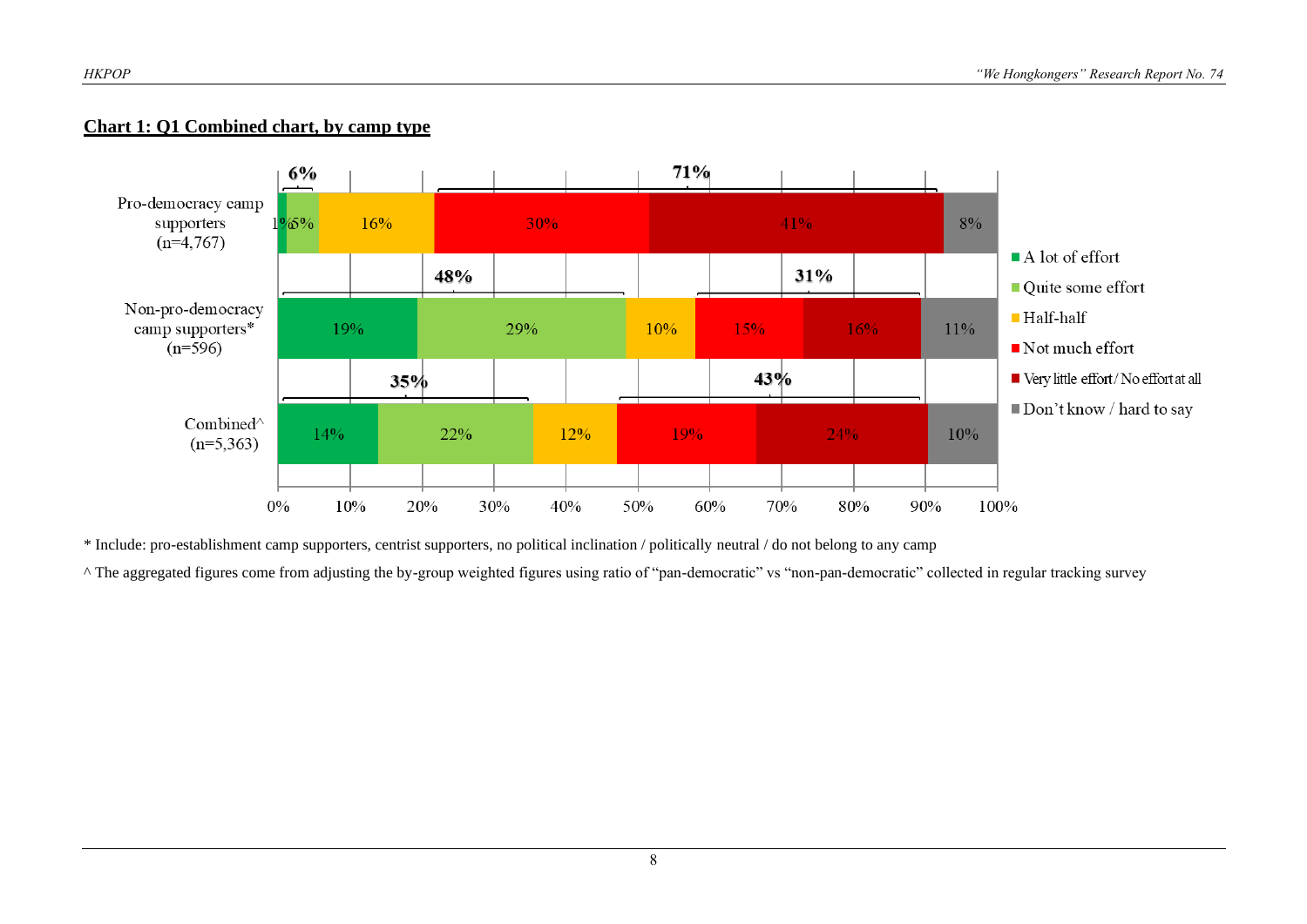| Q2 In general, how much restriction do you think the Hong<br>Kong national security law has imposed on academic<br>freedom in Hong Kong? |                           |            | <b>Pro-democracy camp</b><br>supporters $(Base=4,764)$ |            | Non-pro-democracy camp<br>supporters <sup>[5]</sup> (Base=596) | $Combined^{[6]}$<br>$(Base = 5,360)$ |       |  |
|------------------------------------------------------------------------------------------------------------------------------------------|---------------------------|------------|--------------------------------------------------------|------------|----------------------------------------------------------------|--------------------------------------|-------|--|
| A lot of restriction<br><b>Quite some restriction</b>                                                                                    | <b>Big restriction</b>    | 68%<br>20% | 88%                                                    | 21%<br>19% | 39%                                                            | 35%<br>19%                           | 54%   |  |
| <b>Half-half</b>                                                                                                                         |                           | 7%         |                                                        | 18%        |                                                                | 15%                                  |       |  |
| <b>Not much restriction</b>                                                                                                              |                           | 4%         |                                                        | 18%        |                                                                | 14%                                  |       |  |
| Very little restriction / No restriction at all                                                                                          | <b>Little restriction</b> | 1%         | 6%                                                     | 23%        | $-41%$                                                         | 16%                                  | 31%   |  |
| Don't know / hard to say                                                                                                                 |                           |            | $<1\%$                                                 |            | $1\%$                                                          |                                      | $1\%$ |  |
| Mean <sup>[7]</sup>                                                                                                                      |                           |            | . .5                                                   | 3.0        |                                                                | 2.6                                  |       |  |

#### **Table 4: Q2 Survey results, by camp type; Survey period: 1-4/11/2021**

[5] Include: pro-establishment camp supporters, centrist supporters, no political inclination / politically neutral / do not belong to any camp

[6] The aggregated figures come from adjusting the by-group weighted figures using ratio of "pan-democratic" vs "non-pan-democratic" collected in regular tracking survey.

[7] The mean value is calculated by quantifying all individual responses into 1, 2, 3, 4, 5 marks according to their degree of positive level, where 1 is the lowest and 5 the highest, and then calculate the sample mean.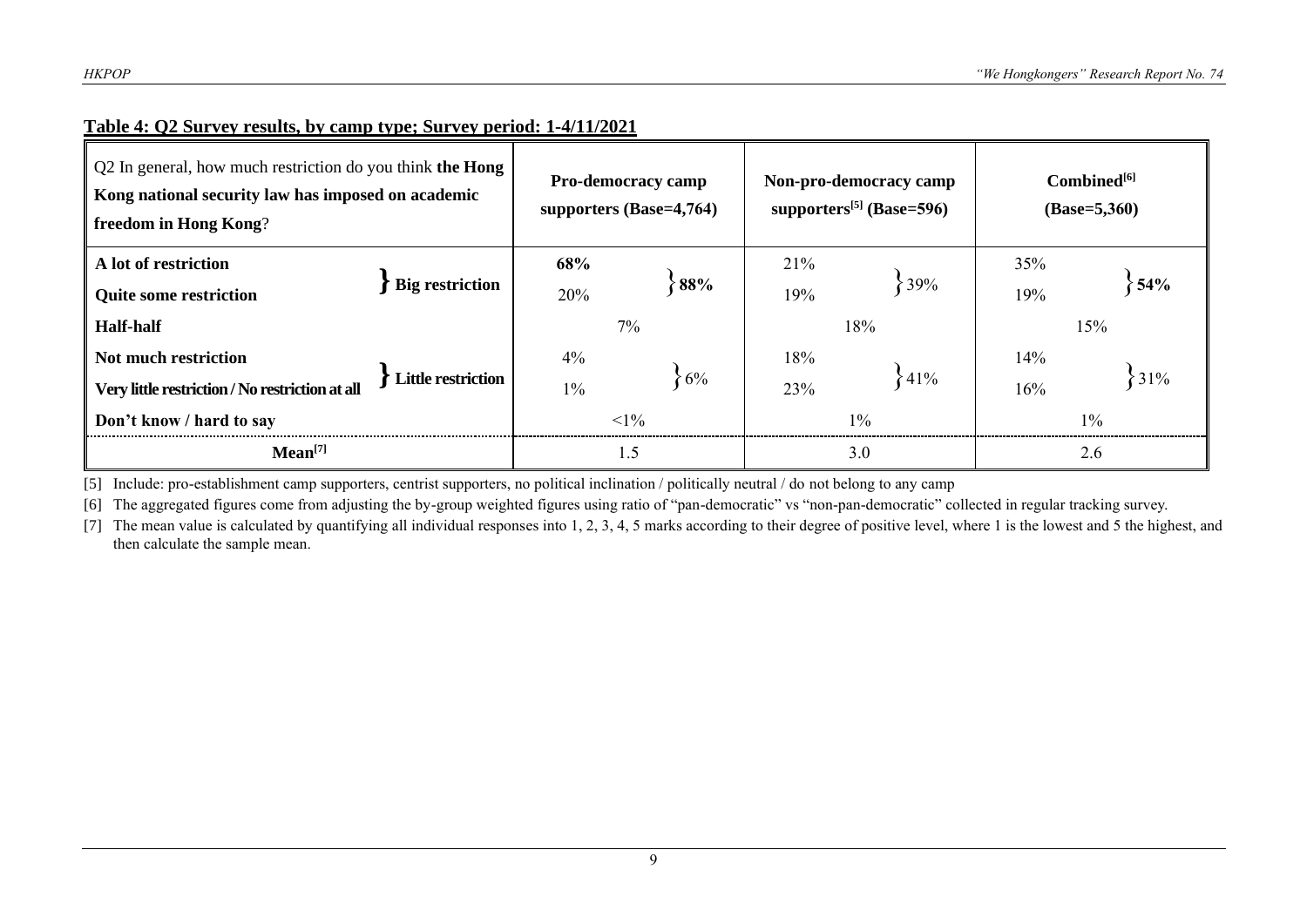#### **Chart 2: Q2 Combined chart, by camp type**



\* Include: pro-establishment camp supporters, centrist supporters, no political inclination / politically neutral / do not belong to any camp

^ The aggregated figures come from adjusting the by-group weighted figures using ratio of "pan-democratic" vs "non-pan-democratic" collected in regular tracking survey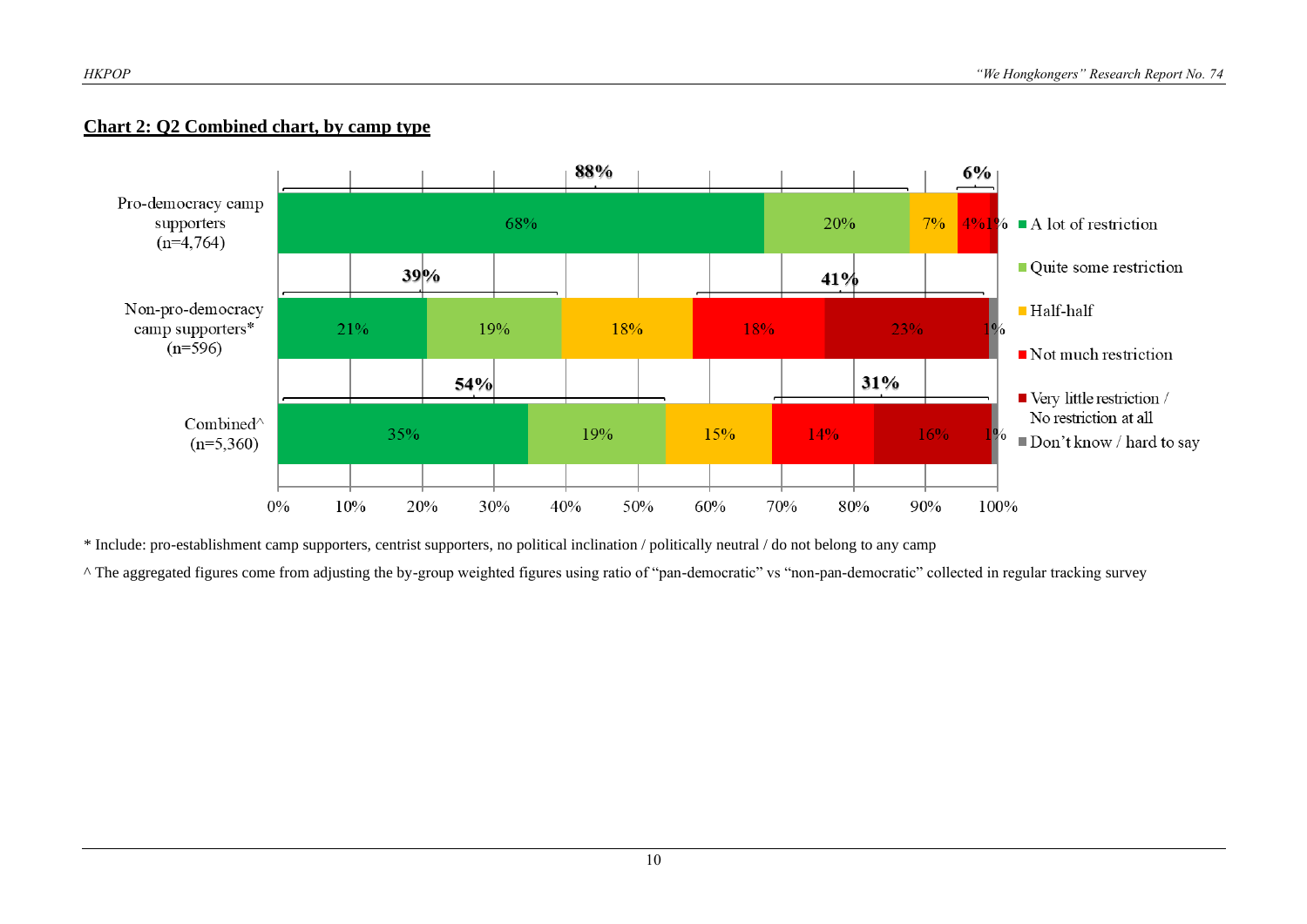# **Appendices**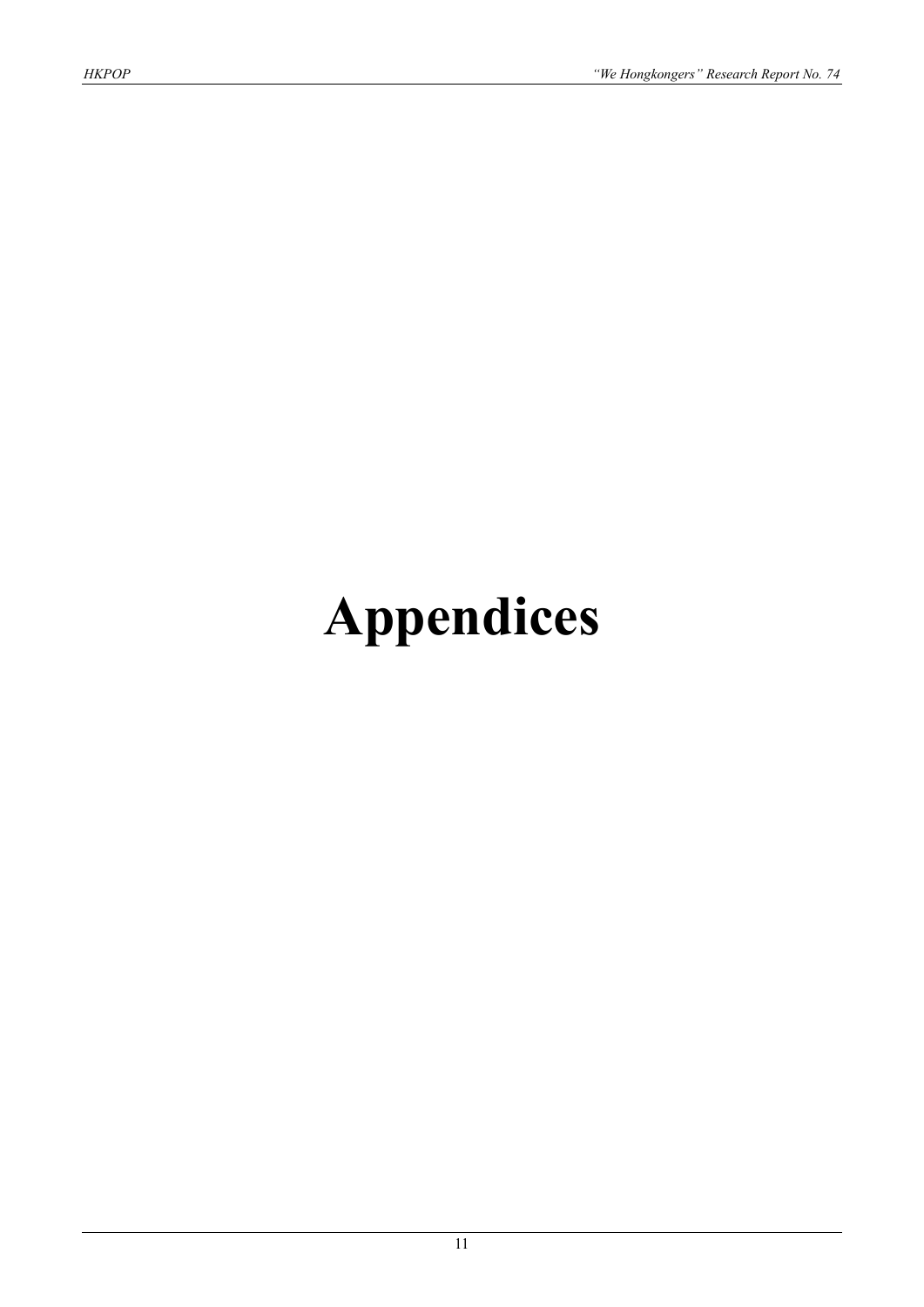# **Appendix 1: Demographic profile of respondents**

| Gender: |                    |            | Pro-democracy camp supporters |                 |           |      | Non-pro-democracy camp supporters # |       |                 | Total      |         |                 |           |
|---------|--------------------|------------|-------------------------------|-----------------|-----------|------|-------------------------------------|-------|-----------------|------------|---------|-----------------|-----------|
|         |                    | Raw sample |                               | Weighted sample |           |      | Raw sample                          |       | Weighted sample | Raw sample |         | Weighted sample |           |
|         |                    | Freq       | %                             | Freq            | $\%$      | Freq | %                                   | Freq  | %               | Freq       | $\%$    | Freq            | %         |
| Male    |                    | 2,697      | 56.6%                         | 658             | 41.4%     | 335  | 56.2%                               | 1,874 | 50.7%           | 3,032      | 56.5%   | 2,532           | 47.9%     |
| Female  |                    | 2,064      | 43.3%                         | 933             | 58.6%     | 260  | 43.6%                               | 1,821 | 49.3%           | 2,324      | 43.3%   | 2,754           | 52.1%     |
| Other   |                    |            | $0.1\%$                       |                 | $< 0.1\%$ |      | $0.2\%$                             | $<$ 1 | $< 0.1\%$       | 8          | $0.1\%$ |                 | $< 0.1\%$ |
|         | Total              | 4,768      | 100.0%                        | 1,591           | 100.0%    | 596  | 100.0%                              | 3,695 | 100.0%          | 5,364      | 100.0%  | 5,286           | 100.0%    |
|         | Missing case $(s)$ | $\theta$   |                               |                 |           |      |                                     |       |                 |            |         |                 |           |

| Age:               |       | Pro-democracy camp supporters |                 |        |                | Non-pro-democracy camp supporters # |       |                 | Total |            |                 |        |
|--------------------|-------|-------------------------------|-----------------|--------|----------------|-------------------------------------|-------|-----------------|-------|------------|-----------------|--------|
|                    |       | Raw sample                    | Weighted sample |        | Raw sample     |                                     |       | Weighted sample |       | Raw sample | Weighted sample |        |
|                    | Freq  | %                             | Freq            | $\%$   | Freq           | %                                   | Freq  | %               | Freq  | %          | Freq            | %      |
| $12 - 29$          | 716   | 15.0%                         | 485             | 30.5%  | 47             | 7.9%                                | 441   | 11.9%           | 763   | 14.2%      | 926             | 17.5%  |
| $30 - 39$          | 1,162 | 24.4%                         | 232             | 14.6%  | 114            | 19.1%                               | 612   | 16.6%           | 1,276 | 23.8%      | 843             | 16.0%  |
| $40 - 49$          | 1,171 | 24.6%                         | 262             | 16.5%  | 127            | 21.3%                               | 514   | 13.9%           | 1,298 | 24.2%      | 777             | 14.7%  |
| $50 - 59$          | 1,062 | 22.3%                         | 312             | 19.6%  | 169            | 28.4%                               | 1,371 | 37.1%           | 1,231 | 23.0%      | 1,683           | 31.8%  |
| 60 or above        | 656   | 13.8%                         | 301             | 18.9%  | 139            | 23.3%                               | 757   | 20.5%           | 795   | 14.8%      | 1,057           | 20.0%  |
| Total              | 4,767 | 100.0%                        | 1,591           | 100.0% | 596            | 100.0%                              | 3,695 | 100.0%          | 5,363 | 100.0%     | 5,286           | 100.0% |
| Missing case $(s)$ |       |                               | $\leq$          |        | $\overline{0}$ |                                     |       |                 |       |            | $\leq$          |        |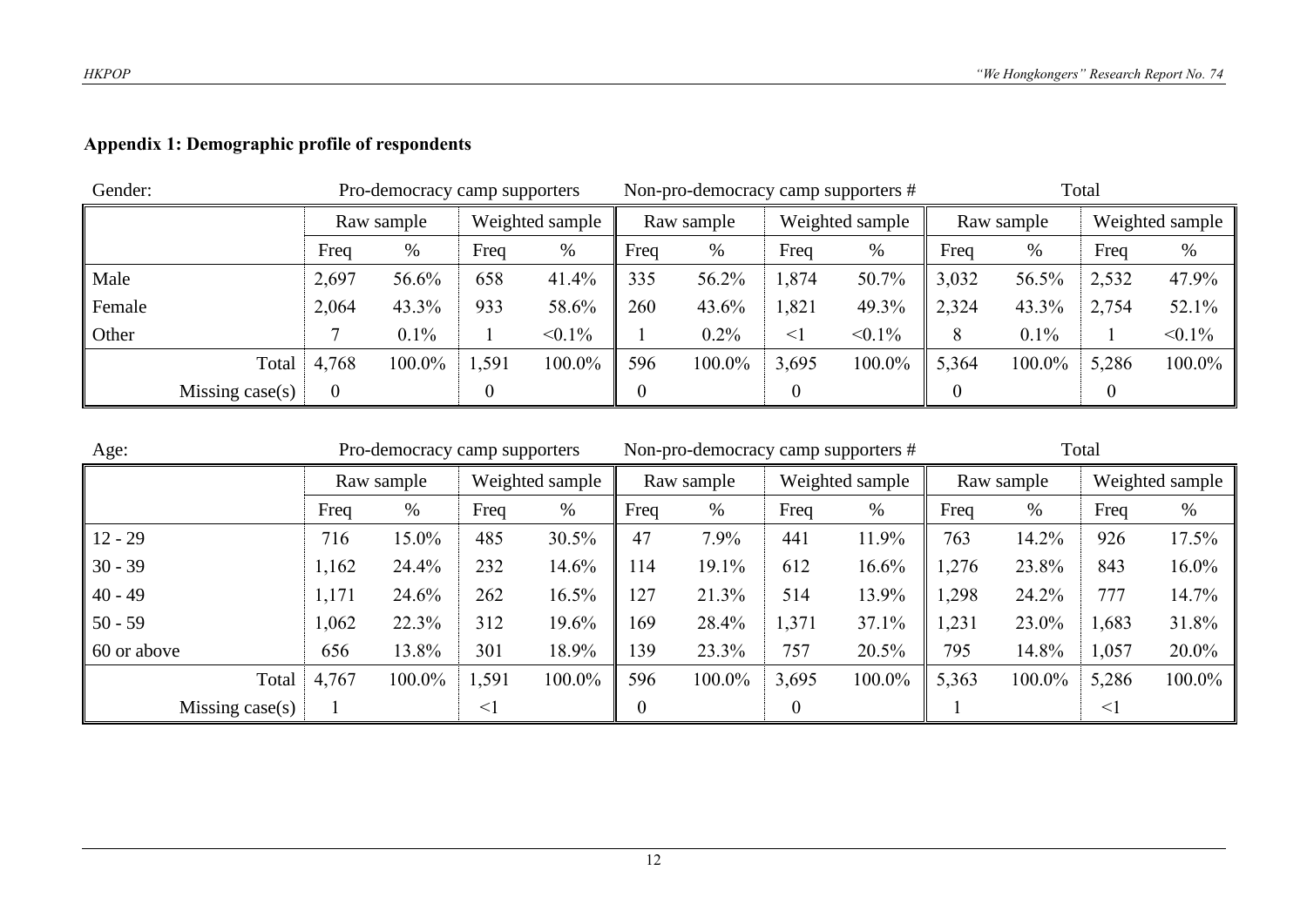| <b>Education attainment:</b> |       | Pro-democracy camp supporters |        |                 |      | Non-pro-democracy camp supporters # |       |                 | Total |            |                 |        |
|------------------------------|-------|-------------------------------|--------|-----------------|------|-------------------------------------|-------|-----------------|-------|------------|-----------------|--------|
|                              |       | Raw sample                    |        | Weighted sample |      | Raw sample                          |       | Weighted sample |       | Raw sample | Weighted sample |        |
|                              | Freq  | $\%$                          | Freq   | $\%$            | Freq | %                                   | Freq  | $\%$            | Freq  | %          | Freq            | $\%$   |
| Primary or below             |       | $0.1\%$                       | 4      | $0.2\%$         |      | 0.3%                                | 14    | 0.4%            | 9     | 0.2%       | 18              | 0.3%   |
| Secondary                    | 706   | 14.8%                         | 648    | 40.7%           | 127  | 21.4%                               | 1,166 | 31.6%           | 833   | 15.5%      | 1,814           | 34.3%  |
| Tertiary or above            | 4,052 | 85.0%                         | 940    | 59.1%           | 465  | 78.3%                               | 2,511 | 68.0%           | 4,517 | 84.3%      | 3,451           | 65.3%  |
| Total                        | 4,765 | 100.0%                        | 1,591  | 100.0%          | 594  | 100.0%                              | 3,691 | 100.0%          | 5,359 | 100.0%     | 5,283           | 100.0% |
| Missing $case(s)$            |       |                               | $\leq$ |                 |      |                                     |       |                 |       |            |                 |        |

| Occupation:                |       | Pro-democracy camp supporters |                |                 |      | Non-pro-democracy camp supporters # |       |                 | Total |            |       |                 |
|----------------------------|-------|-------------------------------|----------------|-----------------|------|-------------------------------------|-------|-----------------|-------|------------|-------|-----------------|
|                            |       | Raw sample                    |                | Weighted sample |      | Raw sample                          |       | Weighted sample |       | Raw sample |       | Weighted sample |
|                            | Freq  | %                             | Freq           | %               | Freq | $\%$                                | Freq  | $\%$            | Freq  | %          | Freq  | %               |
| Administrators and         | 1,939 | 40.8%                         | 226            | 14.3%           |      | 36.2%                               | 1,080 | 29.3%           |       | 40.2%      |       | 24.7%           |
| professionals              |       |                               |                |                 | 215  |                                     |       |                 | 2,154 |            | 1,306 |                 |
| Clerks and service workers | 1,243 | 26.1%                         | 519            | 32.7%           | 139  | 23.4%                               | 878   | 23.8%           | 1,382 | 25.8%      | 1,397 | 26.5%           |
| Workers                    | 104   | 2.2%                          | $\overline{2}$ | 0.1%            | 19   | 3.2%                                | 86    | 2.3%            | 123   | 2.3%       | 87    | 1.7%            |
| <b>Students</b>            | 190   | 4.0%                          | 244            | 15.4%           | 13   | 2.2%                                | 217   | 5.9%            | 203   | 3.8%       | 462   | 8.8%            |
| Home-makers /              | 219   | 4.6%                          | 160            | $10.1\%$        | 20   | 3.4%                                | 207   | 5.6%            | 239   | 4.5%       | 368   | 7.0%            |
| housewives                 |       |                               |                |                 |      |                                     |       |                 |       |            |       |                 |
| Others                     | 1,063 | 22.3%                         | 435            | 27.4%           | 188  | 31.6%                               | 1,223 | 33.1%           | ,251  | 23.4%      | 1,658 | 31.4%           |
| Total                      | 4,758 | 100.0%                        | 1,587          | 100.0%          | 594  | 100.0%                              | 3,691 | 100.0%          | 5,352 | 100.0%     | 5,278 | 100.0%          |
| Missing $case(s)$          | 10    |                               |                |                 | C    |                                     | 4     |                 | 12    |            | 8     |                 |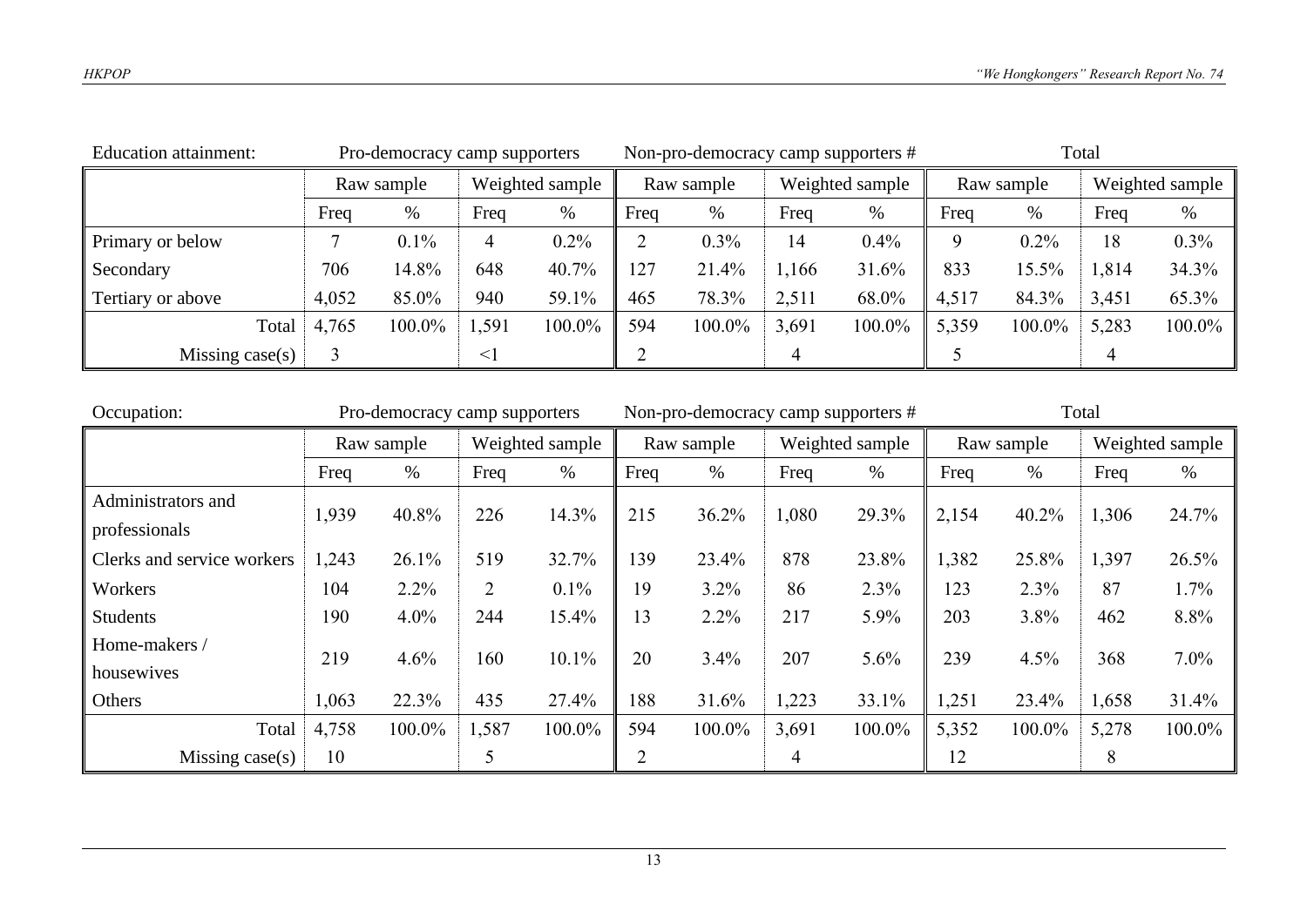| District:         | Pro-democracy camp supporters |            |       |                 |      |            |       | Non-pro-democracy camp supporters # | Total |            |       |                 |
|-------------------|-------------------------------|------------|-------|-----------------|------|------------|-------|-------------------------------------|-------|------------|-------|-----------------|
|                   |                               | Raw sample |       | Weighted sample |      | Raw sample |       | Weighted sample                     |       | Raw sample |       | Weighted sample |
|                   | Freq                          | $\%$       | Freq  | $\%$            | Freq | $\%$       | Freq  | $\%$                                | Freq  | $\%$       | Freq  | $\%$            |
| Central & Western | 195                           | 4.1%       | 23    | 1.5%            | 28   | 4.7%       | 147   | $4.0\%$                             | 223   | 4.2%       | 171   | 3.3%            |
| Wan Chai          | 104                           | 2.2%       | 9     | 0.6%            | 19   | 3.2%       | 120   | 3.3%                                | 123   | 2.3%       | 129   | 2.5%            |
| Eastern           | 462                           | 9.8%       | 121   | 7.7%            | 64   | 10.8%      | 262   | 7.1%                                | 526   | 9.9%       | 383   | 7.3%            |
| Southern          | 195                           | 4.1%       | 72    | 4.6%            | 26   | 4.4%       | 183   | 5.0%                                | 221   | 4.2%       | 255   | 4.9%            |
| Yau Tsim Mong     | 213                           | 4.5%       | 117   | 7.4%            | 20   | 3.4%       | 122   | 3.3%                                | 233   | 4.4%       | 239   | 4.6%            |
| Sham Shui Po      | 233                           | 4.9%       | 37    | 2.3%            | 38   | 6.4%       | 357   | 9.7%                                | 271   | 5.1%       | 394   | 7.5%            |
| Kowloon City      | 247                           | 5.2%       | 20    | 1.3%            | 30   | 5.1%       | 276   | 7.5%                                | 277   | 5.2%       | 297   | $5.7\%$         |
| Wong Tai Sin      | 247                           | 5.2%       | 110   | 7.0%            | 27   | 4.6%       | 164   | 4.5%                                | 274   | 5.2%       | 274   | 5.2%            |
| <b>Kwun Tong</b>  | 328                           | 6.9%       | 205   | 13.1%           | 35   | 5.9%       | 208   | 5.7%                                | 363   | 6.8%       | 414   | 7.9%            |
| Tsuen Wan         | 224                           | 4.7%       | 76    | 4.8%            | 40   | 6.8%       | 225   | 6.1%                                | 264   | 5.0%       | 301   | 5.7%            |
| Tuen Mun          | 283                           | $6.0\%$    | 34    | 2.2%            | 34   | 5.8%       | 269   | 7.3%                                | 317   | $6.0\%$    | 303   | 5.8%            |
| Yuen Long         | 304                           | 6.4%       | 99    | 6.3%            | 45   | 7.6%       | 221   | $6.0\%$                             | 349   | 6.6%       | 320   | 6.1%            |
| North             | 155                           | 3.3%       | 14    | 0.9%            | 19   | 3.2%       | 114   | 3.1%                                | 174   | 3.3%       | 127   | 2.4%            |
| Tai Po            | 224                           | 4.7%       | 147   | 9.4%            | 23   | 3.9%       | 90    | 2.5%                                | 247   | 4.6%       | 238   | 4.5%            |
| Sai Kung          | 390                           | 8.3%       | 121   | 7.7%            | 39   | 6.6%       | 359   | 9.8%                                | 429   | 8.1%       | 480   | $9.2\%$         |
| Sha Tin           | 544                           | 11.5%      | 142   | 9.1%            | 53   | $9.0\%$    | 164   | 4.5%                                | 597   | 11.2%      | 306   | 5.8%            |
| Kwai Tsing        | 266                           | 5.6%       | 209   | 13.3%           | 40   | 6.8%       | 346   | 9.4%                                | 306   | 5.8%       | 556   | 10.6%           |
| Islands           | 109                           | 2.3%       | 12    | 0.8%            | 10   | 1.7%       | 42    | 1.1%                                | 119   | $2.2\%$    | 54    | $1.0\%$         |
| Total             | 4,723                         | 100.0%     | 1,569 | 100.0%          | 590  | 100.0%     | 3,671 | 100.0%                              | 5,313 | 100.0%     | 5,240 | 100.0%          |
| Missing $case(s)$ | 45                            |            | 23    |                 | 6    |            | 24    |                                     | 51    |            | 46    |                 |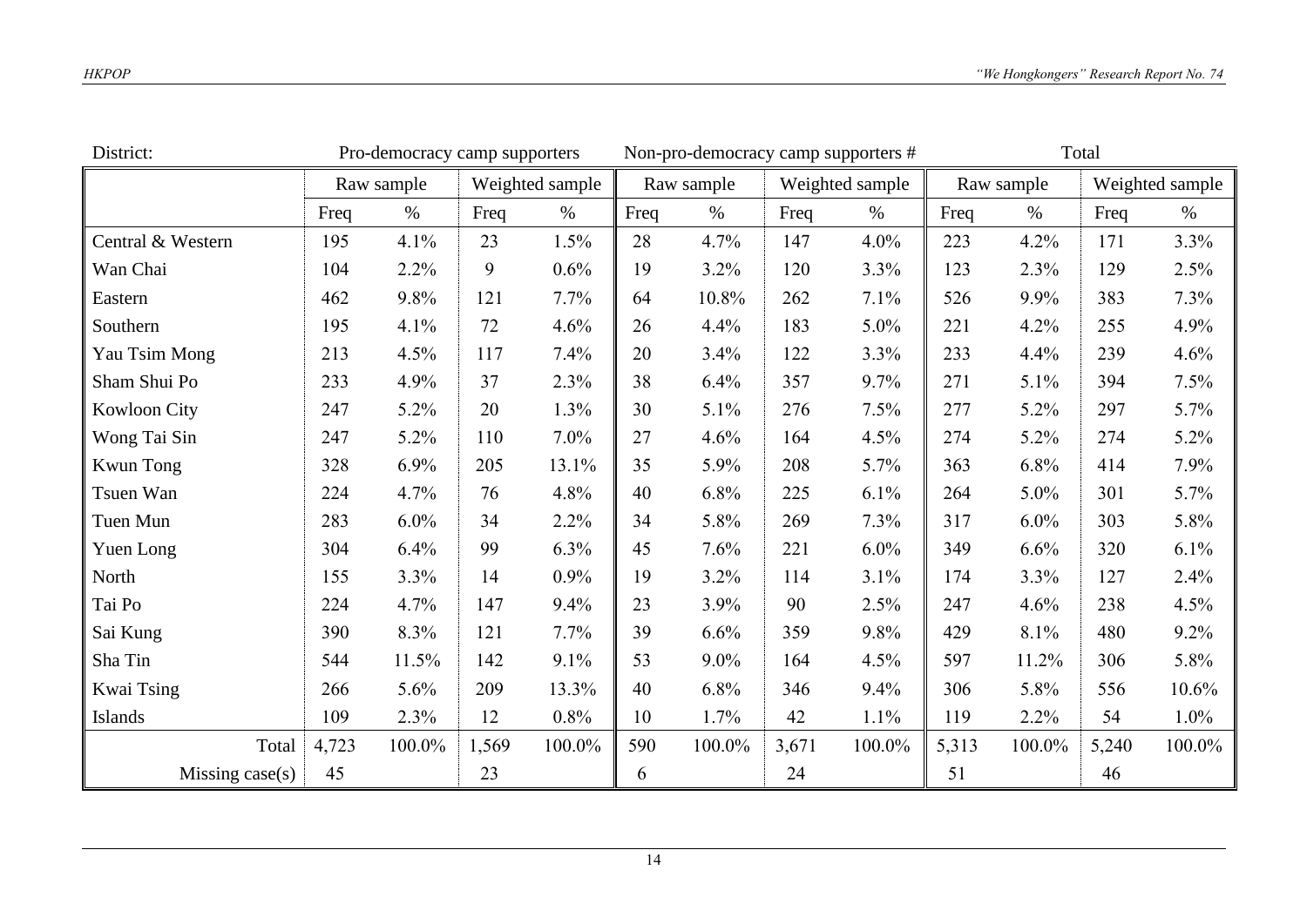| Political inclination:      |                  | Pro-democracy camp supporters |                |                 |                  | Non-pro-democracy camp supporters # |                  |                 | Total            |            |              |                 |
|-----------------------------|------------------|-------------------------------|----------------|-----------------|------------------|-------------------------------------|------------------|-----------------|------------------|------------|--------------|-----------------|
|                             |                  | Raw sample                    |                | Weighted sample |                  | Raw sample                          |                  | Weighted sample |                  | Raw sample |              | Weighted sample |
|                             | Freq             | $\%$                          | Freq           | $\%$            | Freq             | $\%$                                | Freq             | $\%$            | Freq             | $\%$       | Freq         | $\%$            |
| Pro-democracy camp          | 2,739            | 57.4%                         | 1,030          | 64.7%           | $\boldsymbol{0}$ | $0.0\%$                             | $\overline{0}$   | $0.0\%$         | 2,739            | 51.1%      | 1,030        | 19.5%           |
| Pro-establishment camp      | $\mathbf{0}$     | $0.0\%$                       | $\overline{0}$ | $0.0\%$         | 38               | 6.4%                                | 451              | 12.2%           | 38               | $0.7\%$    | 451          | 8.5%            |
| Localist                    | 2,029            | 42.6%                         | 562            | 35.3%           | $\boldsymbol{0}$ | $0.0\%$                             | $\boldsymbol{0}$ | $0.0\%$         | 2,029            | 37.8%      | 562          | 10.6%           |
| Centrist                    | $\mathbf{0}$     | $0.0\%$                       | $\mathbf{0}$   | $0.0\%$         | 189              | 31.7%                               | 1,149            | 31.1%           | 189              | 3.5%       | 1,149        | 21.7%           |
| Others                      | $\boldsymbol{0}$ | $0.0\%$                       | $\mathbf{0}$   | $0.0\%$         | $\boldsymbol{0}$ | $0.0\%$                             | $\overline{0}$   | $0.0\%$         | $\boldsymbol{0}$ | $0.0\%$    | $\mathbf{0}$ | $0.0\%$         |
| No political inclination /  |                  |                               |                |                 |                  |                                     |                  |                 |                  |            |              |                 |
| politically neutral / don't | $\overline{0}$   | $0.0\%$                       | $\mathbf{0}$   | $0.0\%$         | 369              | 61.9%                               | 2,095            | 56.7%           | 369              | 6.9%       | 2,095        | 39.6%           |
| belong to any camp          |                  |                               |                |                 |                  |                                     |                  |                 |                  |            |              |                 |
| Don't know / hard to say    | $\overline{0}$   | $0.0\%$                       | $\mathbf{0}$   | $0.0\%$         | $\overline{0}$   | $0.0\%$                             | $\overline{0}$   | $0.0\%$         | $\overline{0}$   | $0.0\%$    | $\mathbf{0}$ | $0.0\%$         |
| Total                       | 4,768            | 100.0%                        | 1,591          | 100.0%          | 596              | 100.0%                              | 3,695            | 100.0%          | 5,364            | 100.0%     | 5,286        | 100.0%          |
| Missing $case(s)$           | $\mathbf{0}$     |                               | $\overline{0}$ |                 | 0                |                                     | 0                |                 | $\boldsymbol{0}$ |            | $\theta$     |                 |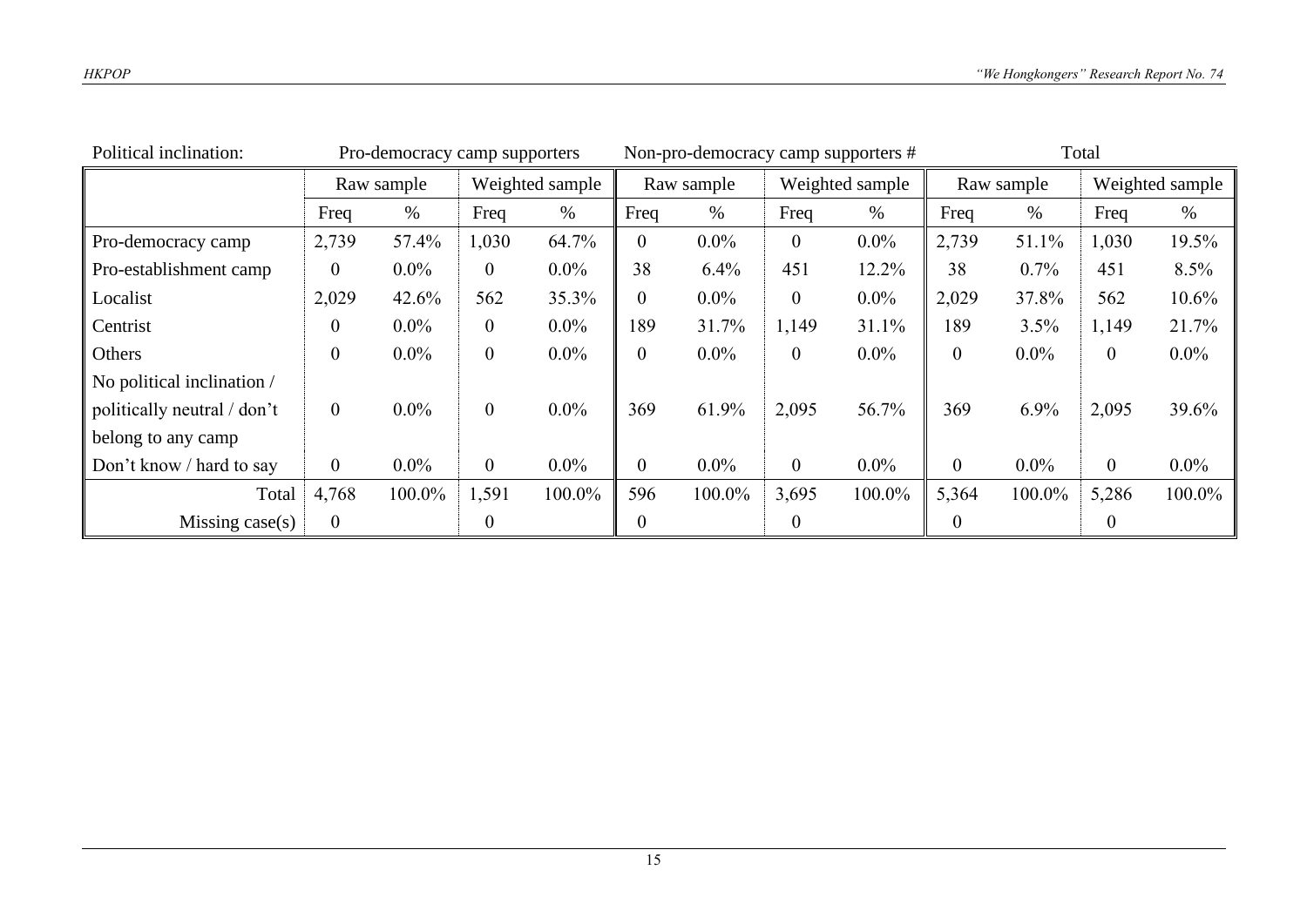| Voted political camp: *     |       | Pro-democracy camp supporters |                 |        |      | Non-pro-democracy camp supporters # |       |                 | Total |            |                 |        |
|-----------------------------|-------|-------------------------------|-----------------|--------|------|-------------------------------------|-------|-----------------|-------|------------|-----------------|--------|
|                             |       | Raw sample                    | Weighted sample |        |      | Raw sample                          |       | Weighted sample |       | Raw sample | Weighted sample |        |
|                             | Freq  | $\%$                          | Freq            | $\%$   | Freq | $\%$                                | Freq  | $\%$            | Freq  | %          | Freq            | %      |
| Democratic                  | 4,534 | 95.5%                         | 761             | 47.8%  | 363  | 61.1%                               | 531   | 14.5%           | 4,897 | 91.7%      | 1,293           | 24.6%  |
| Non-democratic              | 14    | $0.3\%$                       | 162             | 10.2%  | 106  | 17.8%                               | 1,642 | 44.8%           | 120   | 2.2%       | 1,805           | 34.3%  |
| Did not vote / blank vote / |       |                               |                 |        |      |                                     |       |                 |       |            |                 |        |
| void vote / don't know /    | 138   | 2.9%                          | 415             | 26.1%  | 101  | 17.0%                               | 1,120 | 30.5%           | 239   | 4.5%       | 1,535           | 29.2%  |
| hard to say $/$ refuse to   |       |                               |                 |        |      |                                     |       |                 |       |            |                 |        |
| answer                      |       |                               |                 |        |      |                                     |       |                 |       |            |                 |        |
| Not a registered voter      | 63    | 1.3%                          | 253             | 15.9%  | 24   | $4.0\%$                             | 374   | 10.2%           | 87    | 1.6%       | 627             | 11.9%  |
| Total                       | 4,749 | 100.0%                        | 1,591           | 100.0% | 594  | 100.0%                              | 3,668 | 100.0%          | 5,343 | 100.0%     | 5,259           | 100.0% |

\*(Only for respondents aged 18 or above or refuse to answer age)

# Including pro-establishment camp supporters, centrist supporters, no political inclination / politically neutral / do not belong to any camp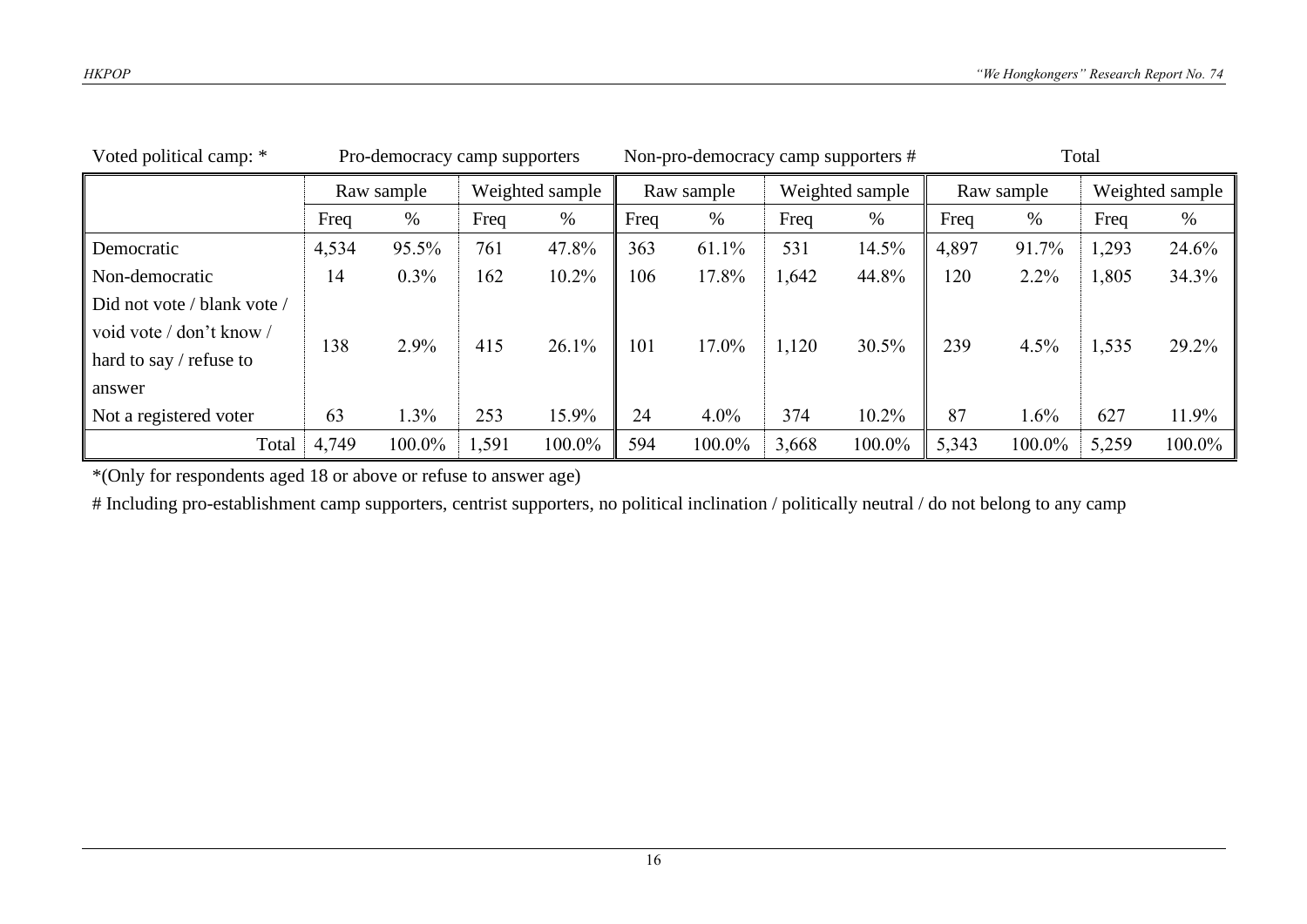# **Appendix 2: Contact Information**

| Total valid samples     | 5,620            |
|-------------------------|------------------|
| Survey period           | 1-4/11/2021      |
| Success rate            | $6.3\%$          |
| Questionnaires sent out | 89,569           |
| Questionnaires received | 5,874            |
| Ineligible samples      | 53               |
| Invalid samples         | $\boldsymbol{0}$ |
| Incomplete samples      | 201              |
| Standard error          | $0.7\%$          |
| Sampling error          | 3.9%             |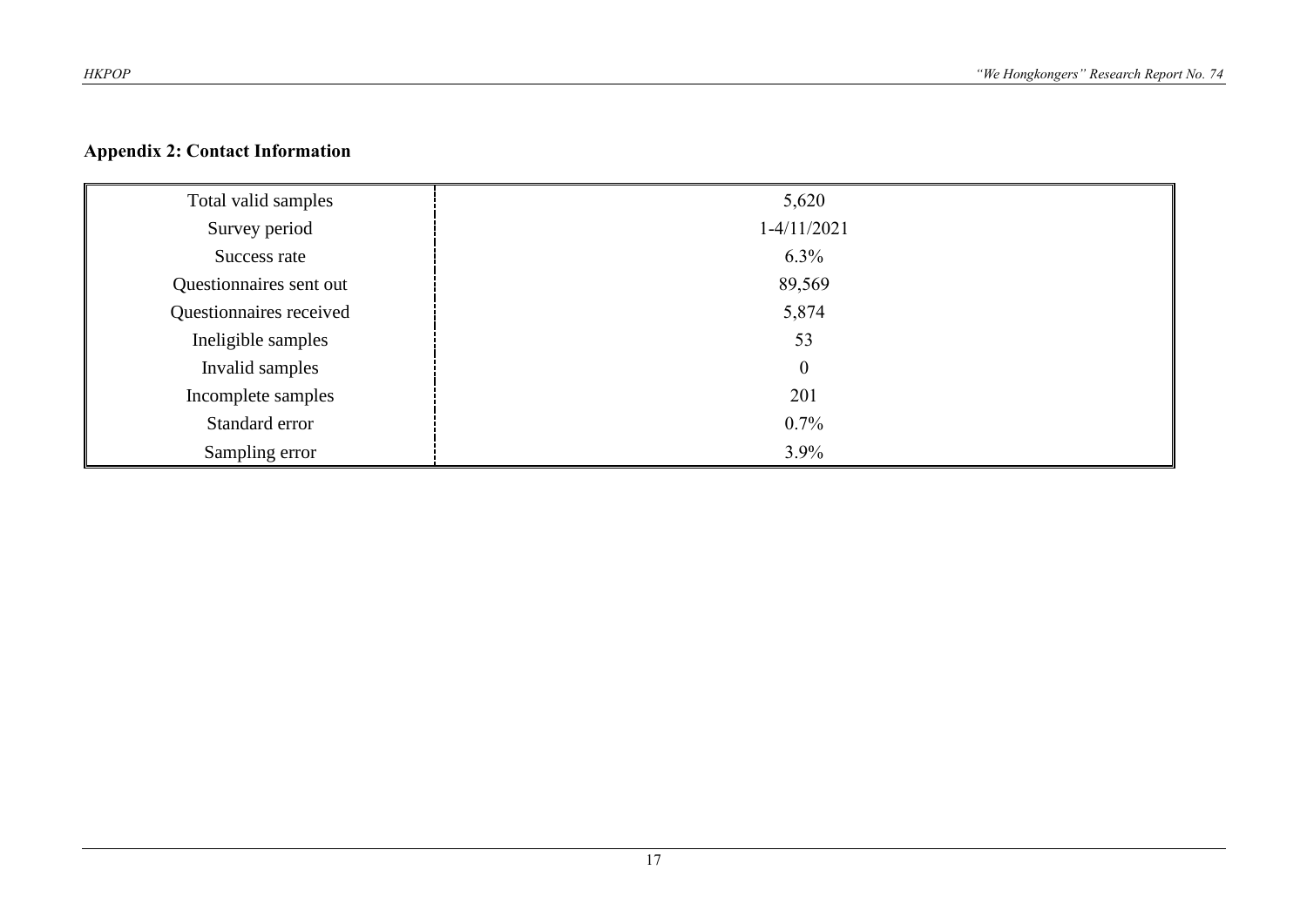# **Appendix 3: Quantitative analyses**

# **Q1 Survey results; Survey period: 1-4/11/2021**

| Q1 In general, how much effort do you think the management<br>of various universities in Hong Kong are paying to protect<br>academic freedom? |                      | Pro-democracy camp supporters |           | Non-pro-democracy camp<br>supporters # |        | Total          |        |
|-----------------------------------------------------------------------------------------------------------------------------------------------|----------------------|-------------------------------|-----------|----------------------------------------|--------|----------------|--------|
|                                                                                                                                               |                      | Percentages                   |           | Percentages                            |        | Percentages    |        |
|                                                                                                                                               |                      | $(Base=1, 591)$               |           | $(Base=3,695)$                         |        | $(Base=5,286)$ |        |
| A lot of effort<br>Quite some effort                                                                                                          | <b>Big effort</b>    |                               | $\{5.6\%$ | 19.4%<br>29.0%                         | 148.3% | 13.9%<br>21.6% | }35.5% |
| <b>Half-half</b>                                                                                                                              |                      | 16.1%                         |           | 9.6%                                   |        | 11.6%          |        |
| Not much effort                                                                                                                               | <b>Little effort</b> | 29.8%                         | }70.8%    | 15.0%                                  | }31.4% | 19.4%          | }43.2% |
| Very little effort / No effort at all                                                                                                         |                      | 40.9%                         |           | 16.4%                                  |        | 23.8%          |        |
| Don't know / hard to say                                                                                                                      |                      | 7.5%                          |           | 10.6%                                  |        | 9.7%           |        |
| Total                                                                                                                                         |                      | 100.0%                        |           | 100.0%                                 |        | 100.0%         |        |
| Mean values                                                                                                                                   |                      | 1.9                           |           | 3.2                                    |        | 2.8            |        |
| Standard error of mean                                                                                                                        |                      | < 0.1                         |           | < 0.1                                  |        | < 0.1          |        |
| Median                                                                                                                                        |                      | 2.0                           |           | 4.0                                    |        | 3.0            |        |
| Refuse to answer                                                                                                                              |                      | $\langle$ 1                   |           | 0                                      |        | $\langle$ 1    |        |
| Net value (Big effort - Little effort)                                                                                                        |                      | $-65.2%$                      |           | $+16.9\%$                              |        | $-7.8%$        |        |

# Including pro-establishment camp supporters, centrist supporters, no political inclination / politically neutral / do not belong to any camp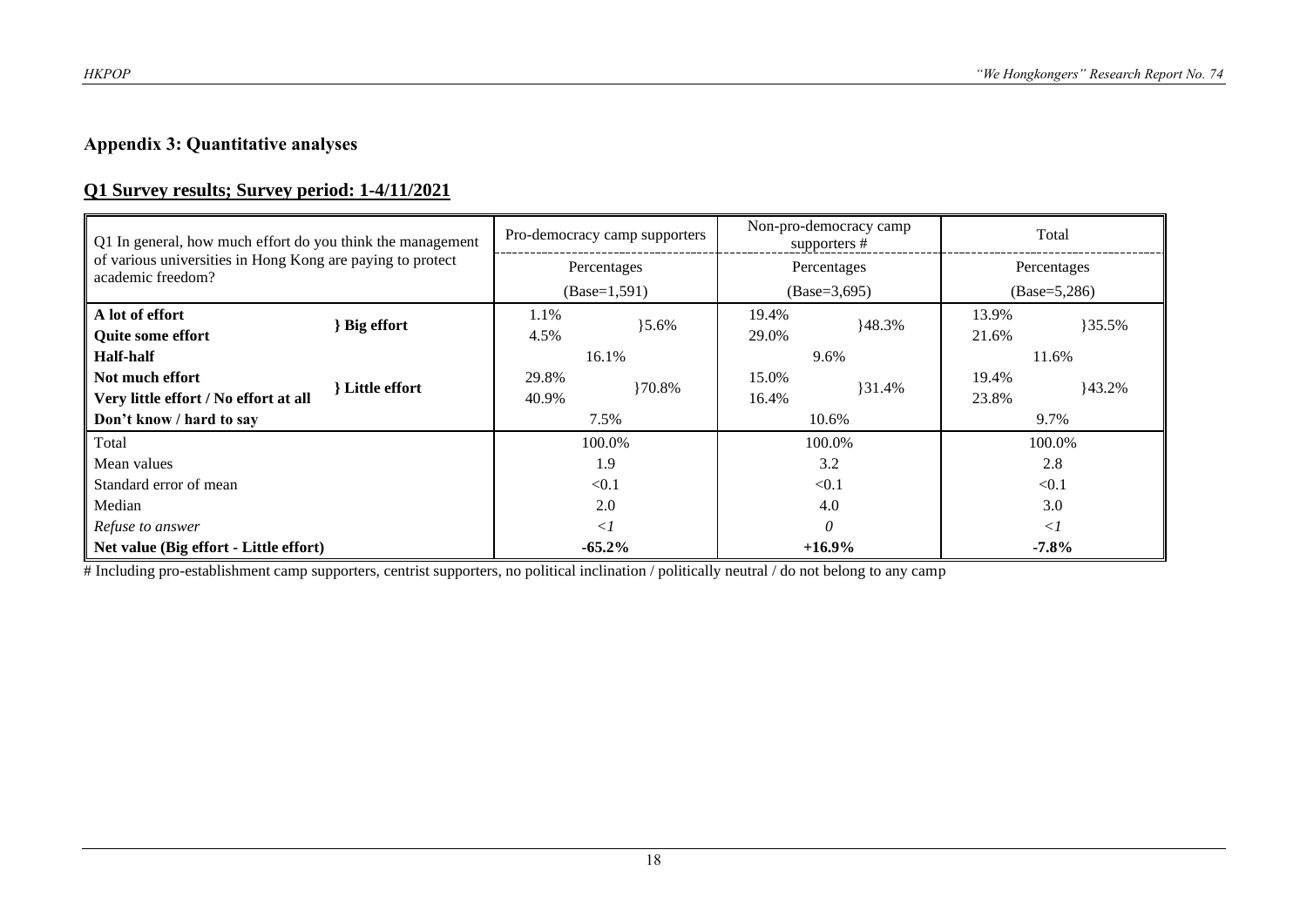### **Q2 Survey results; Survey period: 1-4/11/2021**

| Q2 In general, how much restriction do you think the Hong Kong<br>national security law has imposed on academic freedom in Hong<br>Kong? |                           | Pro-democracy camp supporters |                   | Non-pro-democracy camp<br>supporters # |            | Total          |        |
|------------------------------------------------------------------------------------------------------------------------------------------|---------------------------|-------------------------------|-------------------|----------------------------------------|------------|----------------|--------|
|                                                                                                                                          |                           | Percentages                   |                   | Percentages                            |            | Percentages    |        |
|                                                                                                                                          |                           | $(Base=1,591)$                |                   | $(Base=3,695)$                         |            | $(Base=5,286)$ |        |
| A lot of restriction                                                                                                                     | <b>Big restriction</b>    | 67.5%                         | }87.8%            | 20.6%                                  | }39.3%     | 34.8%          | }53.9% |
| <b>Quite some restriction</b>                                                                                                            |                           | 20.3%                         |                   | 18.7%                                  |            | 19.2%          |        |
| Half-half                                                                                                                                |                           | 6.6%                          |                   | 18.2%                                  |            | 14.7%          |        |
| Not much restriction                                                                                                                     | <b>Little restriction</b> | 4.5%                          | $\frac{5.6\%}{2}$ | 18.4%                                  | $\{41.3\%$ | 14.2%          | }30.6% |
| Very little restriction / No restiction at all                                                                                           |                           | 1.1%                          |                   | 22.9%                                  |            | 16.4%          |        |
| Don't know / hard to say                                                                                                                 |                           | $0.0\%$                       |                   | 1.1%                                   |            | 0.8%           |        |
| Total                                                                                                                                    |                           | 100.0%                        |                   | 100.0%                                 |            | 100.0%         |        |
| Mean values                                                                                                                              |                           | 1.5                           |                   | 3.0                                    |            | 2.5            |        |
| Standard error of mean                                                                                                                   |                           | < 0.1                         |                   | < 0.1                                  |            | < 0.1          |        |
| Median                                                                                                                                   |                           | 1.0                           |                   | 3.0                                    |            | 2.0            |        |
| Refuse to answer                                                                                                                         |                           | $\langle$ 1                   |                   | 0                                      |            | $\langle$      |        |
| Net value (Big restriction - Little restriction)                                                                                         |                           | $+82.2%$                      |                   | $-2.0\%$                               |            | $+23.4%$       |        |

# Including pro-establishment camp supporters, centrist supporters, no political inclination / politically neutral / do not belong to any camp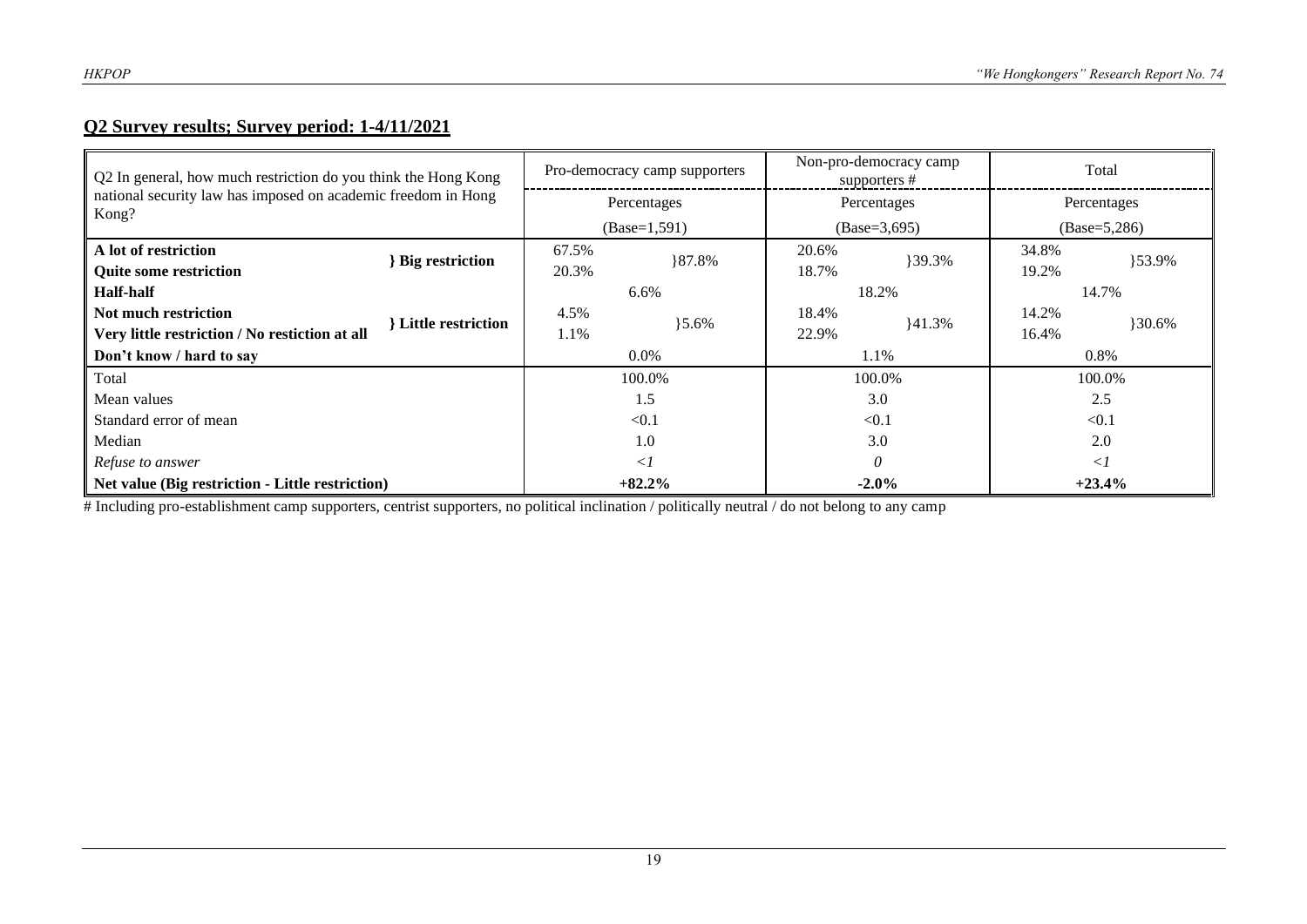## **Appendix 4: Survey questionnaire (1-4/11/2021)**

# **We Hongkongers & Community Health Survey**

Hong Kong Public Opinion Research Institute is politically neutral. We welcome different opinions. All personal data will be kept strictly confidential. You can fill in the questionnaire again to express your latest views. When we need to work on the data, your last submission will be used. For enquiries, please email us at panel@pori.hk.

Last updated: xxxx-xx-xx

Tentative next update: xxxx-xx-xx

#### \*Required

#### **Eligibility Confirmation**

#### **Are you a Hong Kong resident aged 12 or above (i.e., currently residing in Hong Kong)? \***

- o Yes
- o No

#### **We Hongkongers Series**

# **In general, how much effort do you think the management of various universities in Hong Kong are paying to protect academic freedom?**

- o A lot of effort
- o Quite some effort
- o Half-half
- o Not much effort
- o Very little effort / No effort at all
- o Don't know / hard to say

# **In general, how much restriction do you think the Hong Kong national security law has imposed on academic freedom in Hong Kong?**

- o A lot of restriction
- o Quite some restriction
- o Half-half
- o Not much restriction
- o Very little restriction / No restriction at all
- o Don't know / hard to say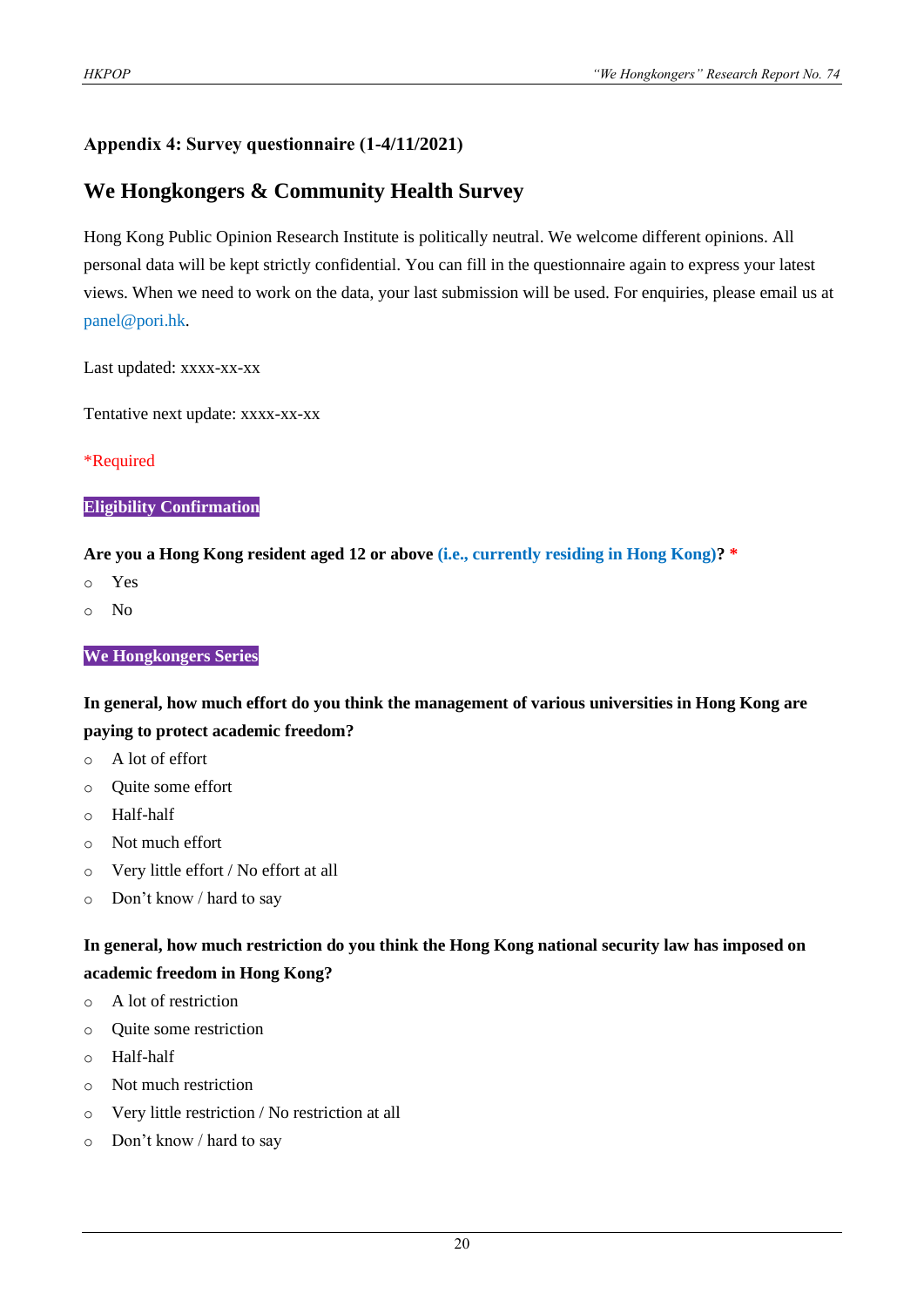#### **Community Health**

# **How likely do you think it is that you will contract novel coronavirus pneumonia over the next one month?**

(Please select the closest answer)

| $\circ$ | 0% chance (Certainly not) o 20% chance o 70% chance               |         |                            |                                                         |
|---------|-------------------------------------------------------------------|---------|----------------------------|---------------------------------------------------------|
| $\circ$ | 0.001% chance $(1 \text{ in } 100,000)$ o 25% chance o 80% chance |         |                            |                                                         |
|         | o 0.01% chance $(1 \text{ in } 10,000)$ o 30% chance o 90% chance |         |                            |                                                         |
|         | o 0.1% chance $(1 \text{ in } 1,000)$                             |         |                            | $\circ$ 35% chance $\circ$ 100% chance (Certainly will) |
|         | $\circ$ 1% chance (1 in 100)                                      |         | $\circ$ 40% chance $\circ$ | % chance                                                |
|         | $\circ$ 5% chance (1 in 20)                                       |         |                            | $\circ$ 45% chance $\circ$ Don't know / hard to say     |
| $\circ$ | 10% chance $(1 \text{ in } 10)$                                   | $\circ$ | 50% chance                 |                                                         |
|         | $\circ$ 15% chance                                                | $\circ$ | 60% chance                 |                                                         |

# **How satisfied or dissatisfied are you with the government's performance in handling novel coronavirus pneumonia?**

- o Very much satisfied
- o Somewhat satisfied
- o Half-half
- o Somewhat dissatisfied
- o Very much dissatisfied
- o Don't know / hard to say

#### **Other Opinions**

**Please rate on a scale of 0 to 100 your extent of support to the Chief Executive Carrie Lam, with 0 indicating absolutely not supportive, 100 indicating absolutely supportive and 50 indicating half-half. How would you rate the Chief Executive Carrie Lam?**

 $\circ$ 

o Don't know / hard to say

#### **Generally speaking, how satisfied or dissatisfied are you with the current …… in Hong Kong?**

(Randomise the three conditions)

|           | Very much | Somewhat  | Half- | Somewhat     | Very much    | Don't know / |
|-----------|-----------|-----------|-------|--------------|--------------|--------------|
|           | satisfied | satisfied | half  | dissatisfied | dissatisfied | hard to say  |
| Political |           |           |       |              |              |              |
| condition |           |           |       |              |              |              |
| Economic  |           |           |       |              |              |              |
| condition |           |           |       |              |              |              |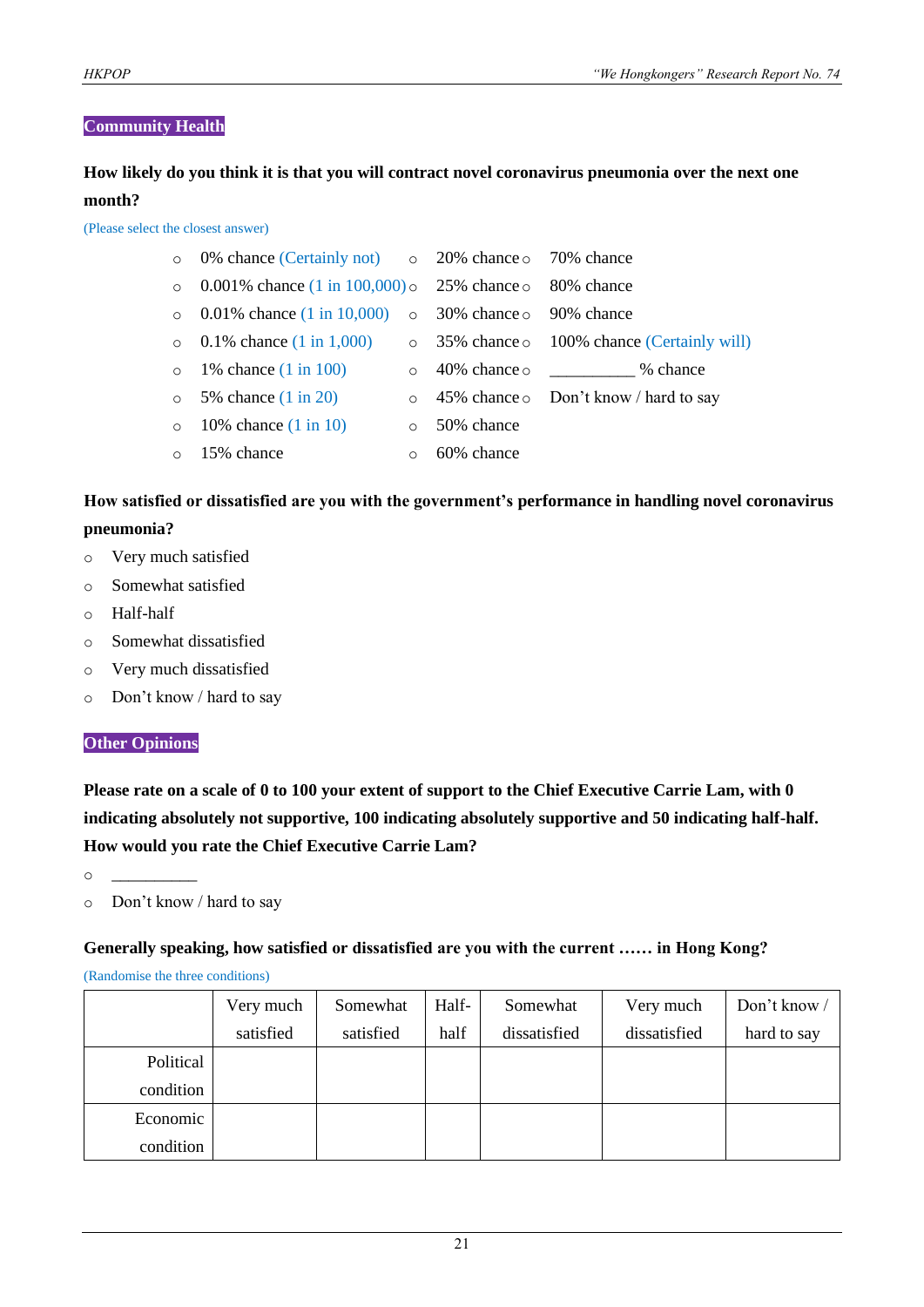| Livelihood |  |  |  |
|------------|--|--|--|
| condition  |  |  |  |

**Other Opinions**

#### **Do you have any survey question to suggest for our surveys?**

(If you do not have any suggestion, please leave this space blank.)

### **Do you have any message you want us to forward to your District Councillor or other locally known persons you name here? (Please provide their identities and your contacts)**

\_\_\_\_\_\_\_\_\_\_\_\_\_\_\_\_\_\_\_\_\_\_\_\_\_\_\_\_\_\_\_\_\_\_\_\_\_\_\_\_\_\_\_\_\_\_\_\_\_\_\_\_\_\_\_\_\_\_\_\_\_\_\_\_\_\_\_\_\_\_\_\_\_\_\_\_\_\_

\_\_\_\_\_\_\_\_\_\_\_\_\_\_\_\_\_\_\_\_\_\_\_\_\_\_\_\_\_\_\_\_\_\_\_\_\_\_\_\_\_\_\_\_\_\_\_\_\_\_\_\_\_\_\_\_\_\_\_\_\_\_\_\_\_\_\_\_\_\_\_\_\_\_\_\_\_\_

(The request you make here is not part of our study. We simply want to assist people who want to send a message to current or former District Councillor, new or senior community leaders, persons in charge of community organisations, and so on. If you do not have any suggestion, please leave this space blank.)

#### **Personal Information**

**(Registered member) This section is about personal information. If you have already provided relevant information in this survey series and have nothing to add or update, you may skip these questions. We will use the past data you provided in this survey series for analysis.**

- o I have already provided my personal information, and has nothing to add or update (skip questions on personal information)
- o Provide / update personal information now

#### **Gender**

- o Male
- o Female
- o Other

**Age**

| O        |                 | years old $\circ$ 40 - 44 |                 |
|----------|-----------------|---------------------------|-----------------|
| $\Omega$ | $12 - 14$       |                           | $\circ$ 45 - 49 |
|          | $\circ$ 15 - 17 |                           | $\circ$ 50 - 54 |
|          | $\circ$ 18 - 19 |                           | $\circ$ 55 - 59 |
|          | $\circ$ 20 - 24 | $\Omega$                  | 60 - 64         |
|          | $\circ$ 25 - 29 | $\Omega$                  | $65 - 69$       |
| $\Omega$ | $30 - 34$       |                           | 70 or above     |
| $\Omega$ | $35 - 39$       |                           |                 |

#### **Educational attainment**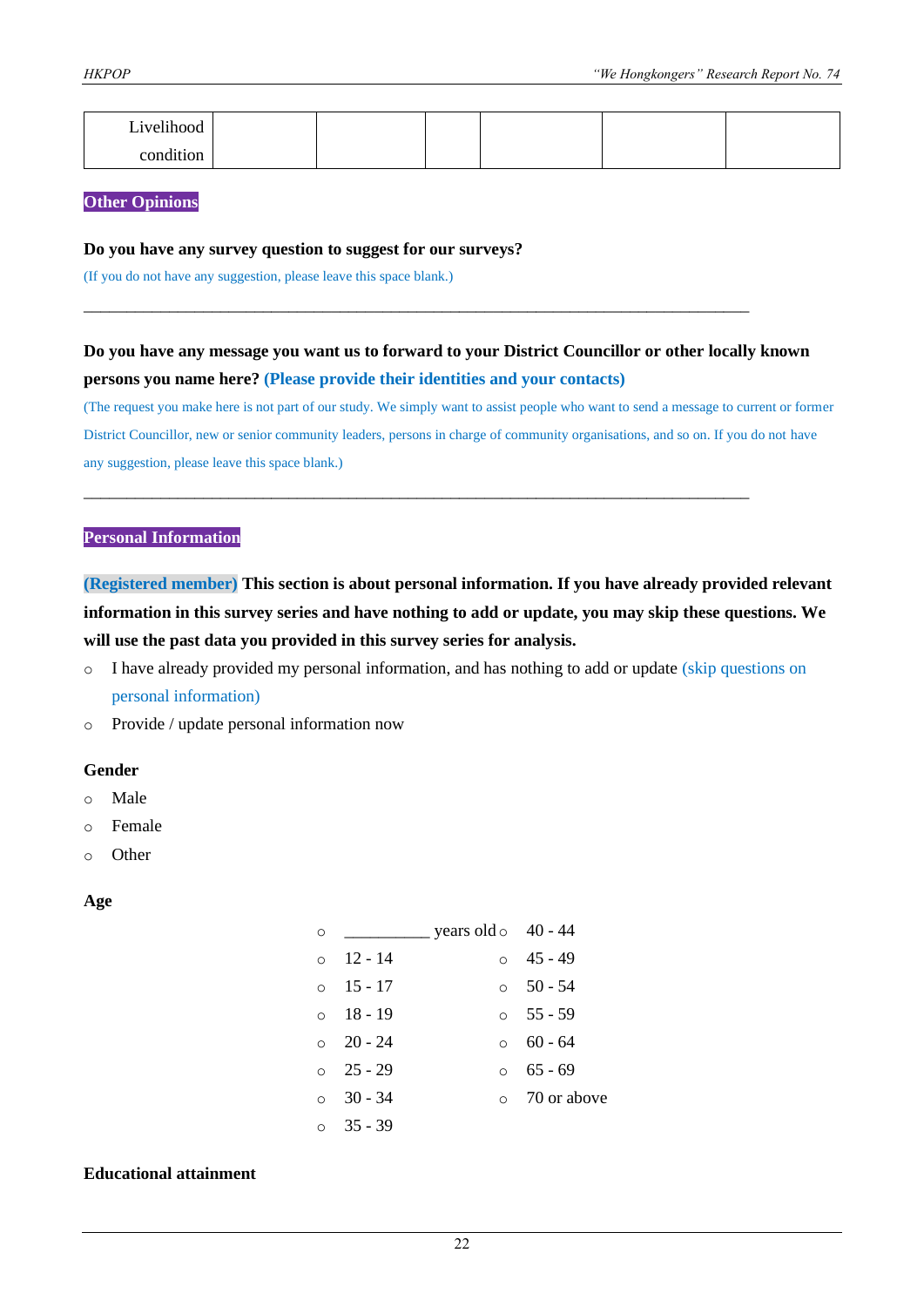(The highest level attended, regardless of whether you have completed the course, including what you are attending)

- o Primary or below
- o Lower secondary (Secondary 1 to 3)
- o Upper secondary (Secondary 4 to 7 / DSE / Yi Jin)
- o Tertiary: non-degree course (including diploma / certificate / sub-degree course)
- o Tertiary: bachelor degree course
- o Tertiary: postgraduate school or above

#### **Occupation**

(Owner / self-employed / freelance / part time / civil servant are not valid answers, please answer according to the job nature or content)

- o Administrator and professional
- o Clerical and service worker
- o Production worker
- o Student
- o Home-maker / housewife
- o Retired person
- o Unemployed / between jobs / other non-employed
- $\circ$  Other:  $\_\_$

#### **Which of the following best describes your political inclination?**

#### (Randomise the four camps)

- o Localist
- o Pro-democracy camp
- o Centrist
- o Pro-establishment camp
- $\circ$  Other:
- o No political inclination / politically neutral / do not belong to any camp
- o Don't know / hard to say

#### **Area of residence**

| o Central & Western District o Kowloon City o North District |                                     |  |  |
|--------------------------------------------------------------|-------------------------------------|--|--|
| Wan Chai<br>$\circ$                                          | Wong Tai Sin $\circ$ Tai Po         |  |  |
| Eastern District                                             | $\circ$ Kwun Tong $\circ$ Sai Kung  |  |  |
| <b>Southern District</b>                                     | $\circ$ Tsuen Wan $\circ$ Sha Tin   |  |  |
| $\circ$ Yau Tsim Mong                                        | $\circ$ Tuen Mun $\circ$ Kwai Tsing |  |  |
| Sham Shui Po                                                 | $\circ$ Yuen Long $\circ$ Islands   |  |  |

#### **Which candidate did you vote for in the 2019 District Council Election?**

o Candidate of pro-democracy camp, including localist